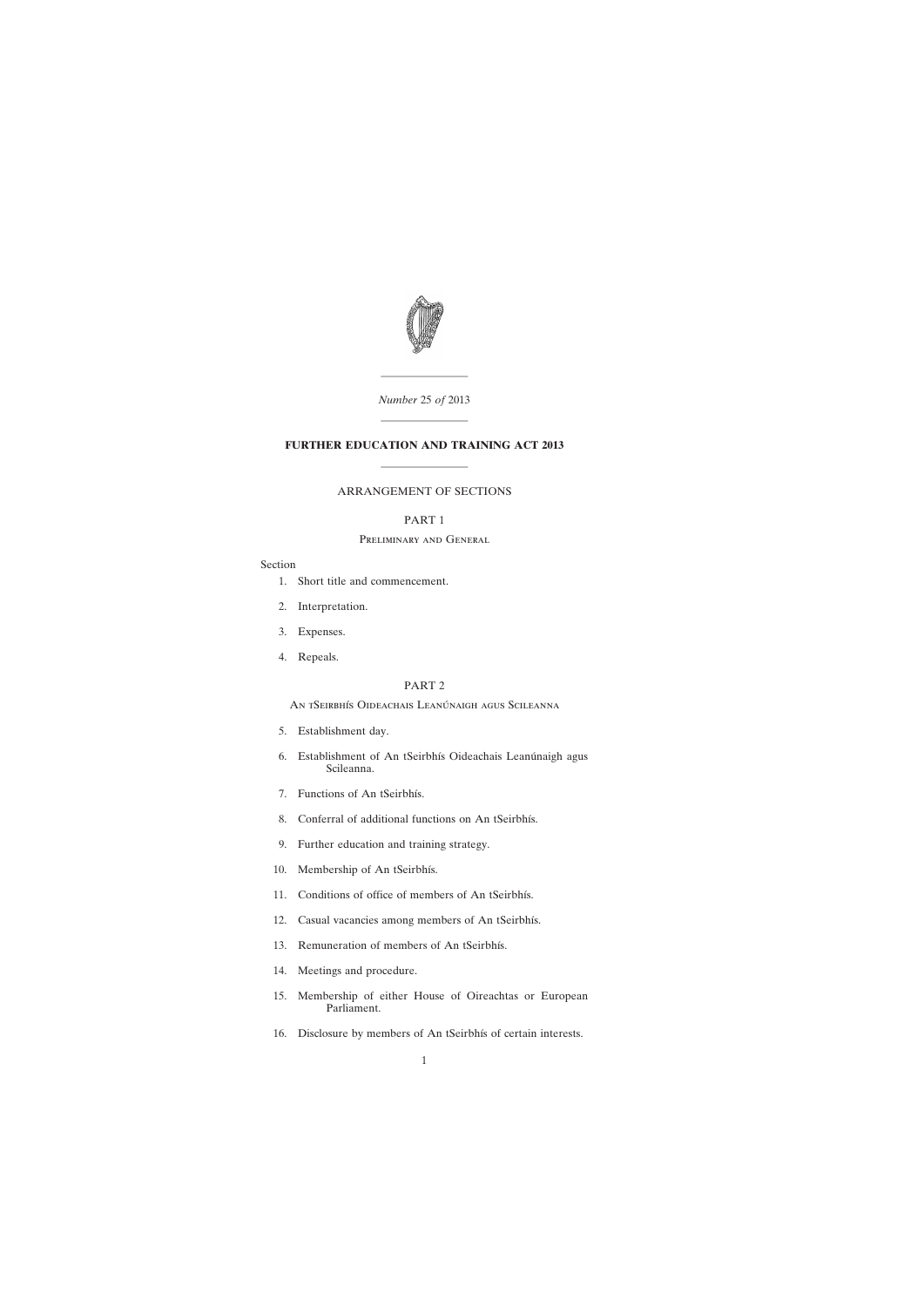- [17. Disclosure by members of staff of An tSeirbhís of certain](#page-13-0) interests.
- [18. Prohibition on unauthorised disclosure of confidential](#page-13-0) information.
- [19. Directions of Minister.](#page-14-0)
- [20. Grants to An tSeirbhís.](#page-14-0)
- [21. Grants by An tSeirbhís.](#page-14-0)
- [22. Borrowings by An tSeirbhís.](#page-15-0)
- [23. Chief executive.](#page-15-0)
- [24. Functions of chief executive.](#page-15-0)
- [25. Accountability of chief executive to Public Accounts](#page-16-0) Committee.
- [26. Accountability of chief executive to other Oireachtas](#page-16-0) Committees.
- [27. Staff.](#page-17-0)
- [28. Transfer of staff to An tSeirbhís.](#page-18-0)
- [29. Superannuation.](#page-18-0)
- [30. Strategy statement.](#page-20-0)
- [31. Accounts of An tSeirbhís.](#page-20-0)
- [32. Annual report.](#page-21-0)
- [33. Gifts.](#page-21-0)
- [34. Protection of persons who report certain matters.](#page-21-0)
- [35. Prohibition on penalisation.](#page-22-0)
- [36. False statements.](#page-23-0)

# PART 3

Dissolution of An Foras Áiseanna Saothair

- [37. Dissolution of An Foras](#page-23-0) Áiseanna Saothair.
- [38. Transfer of functions to An tSeirbhís.](#page-23-0)
- [39. Transfer of land and other property.](#page-24-0)
- [40. Transfer of rights and liabilities, and continuation of leases,](#page-24-0) licences and permissions granted by dissolved body.
- [41. Liability for loss occurring before establishment day.](#page-24-0)
- [42. Provisions consequent upon transfer of functions, assets and](#page-25-0) liabilities to An tSeirbhís.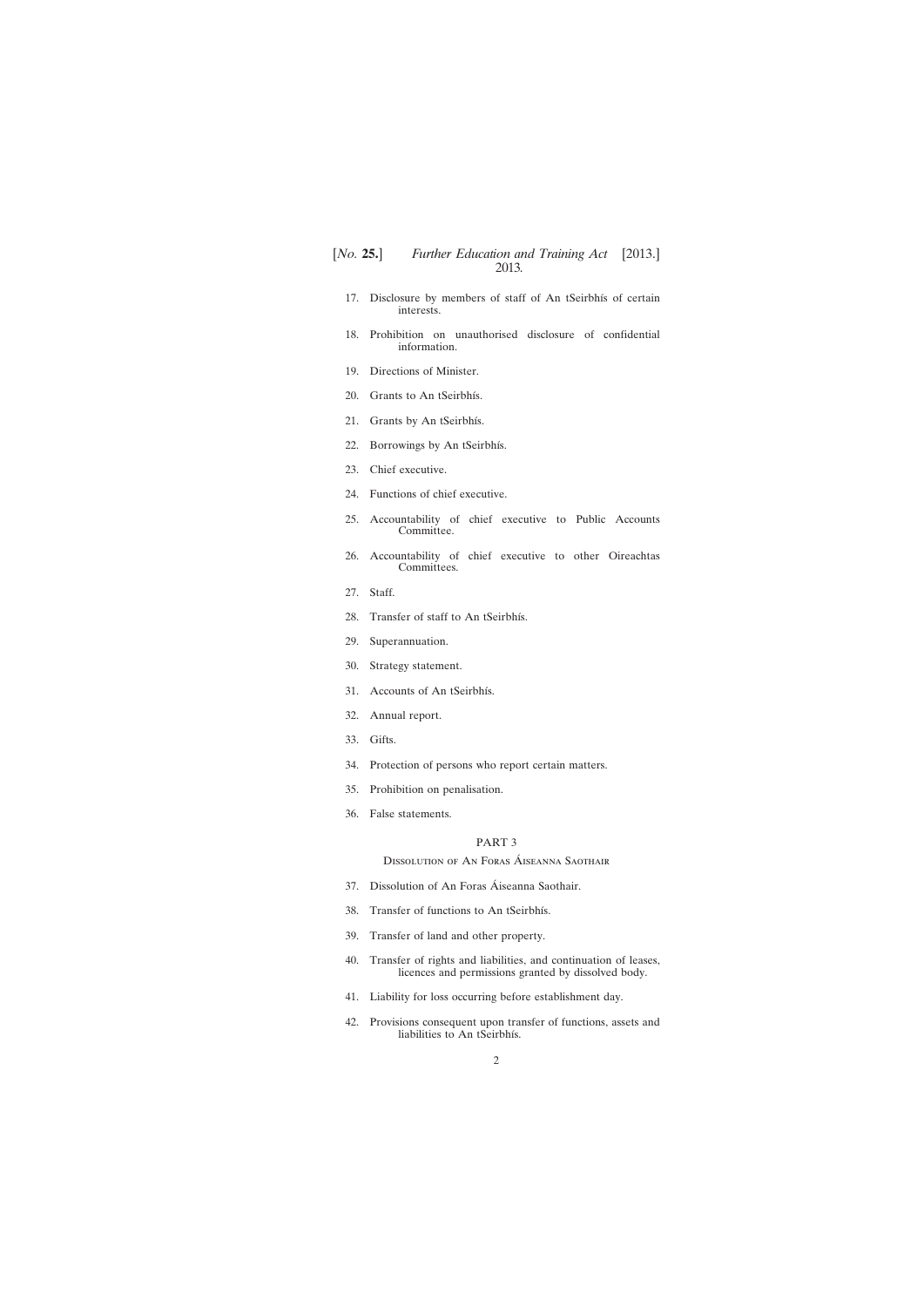- [43. Final accounts and final annual report of dissolved body.](#page-25-0)
- [44. Saver in respect of certain schemes.](#page-26-0)

## PART 4

## Miscellaneous

- [45. Definition.](#page-26-0)
- [46. Transfer of staff from An tSeirbhís to training body.](#page-26-0)
- [47. Transfer of land and other property to education and train](#page-27-0)ing boards.
- [48. Transfer of rights and liabilities, and continuation of leases,](#page-28-0) licences and permissions granted by An tSeirbhís.
- [49. Provisions consequent upon transfer of functions, assets and](#page-28-0) liabilities to An tSeirbhís.
- [50. Amendment of Freedom of Information Act 1997.](#page-28-0)
- [51. Amendment of section 52 of Qualifications and Quality](#page-29-0) Assurance (Education and Training) Act 2012.

# [SCHEDULE](#page-30-0)

Redress for Contravention of *section 35* ————————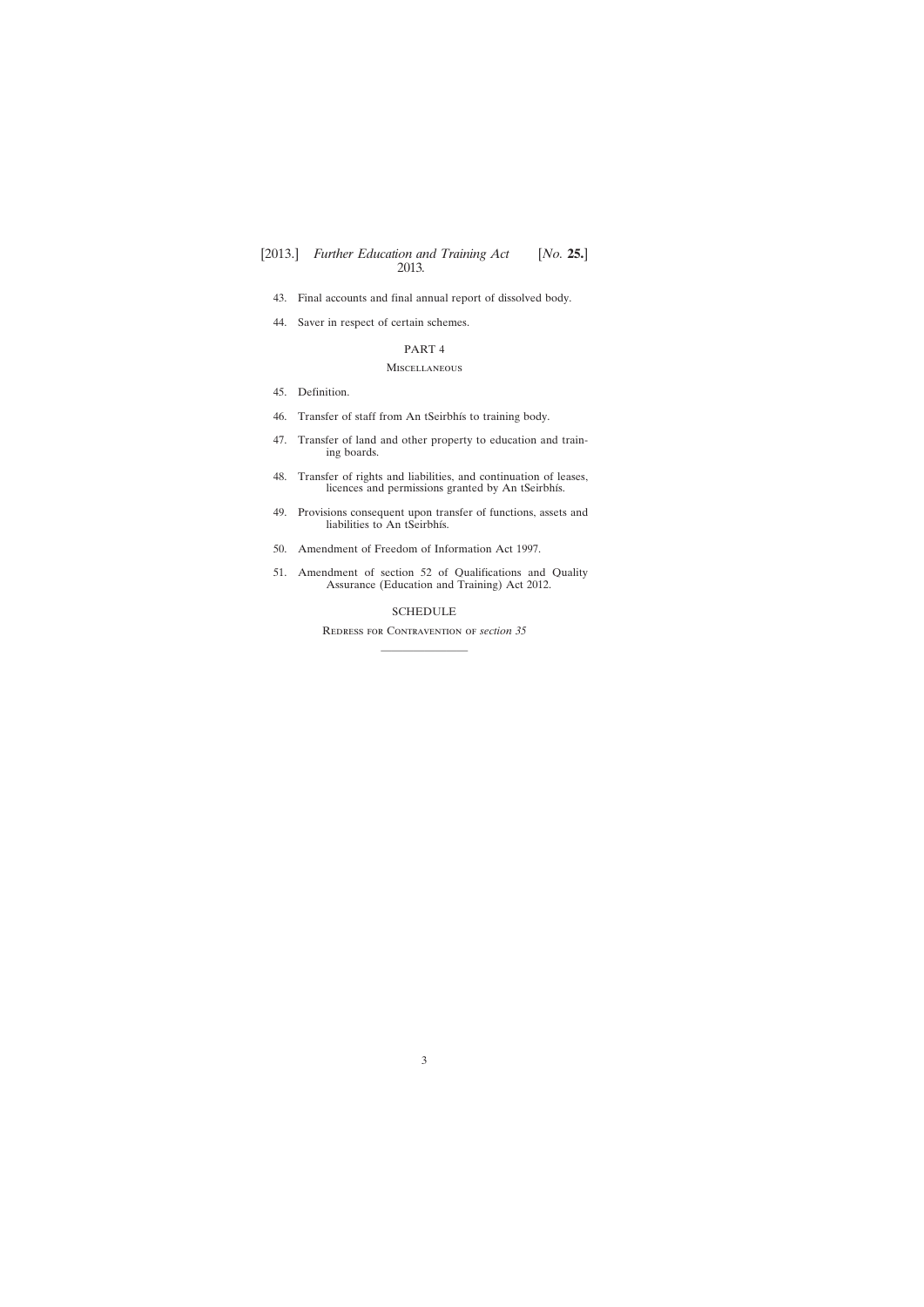# Acts Referred to

| Companies Act 1990                                                        | 1990, No. 33 |
|---------------------------------------------------------------------------|--------------|
| Comptroller and Auditor General (Amendment) Act 1993                      | 1993, No. 8  |
| Courts Act 1981                                                           | 1981, No. 11 |
| Education and Training Boards Act 2013                                    | 2013, No. 11 |
| Ethics in Public Office Act 1995                                          | 1995, No. 22 |
| European Parliament Elections Act 1997                                    | 1997, No. 2  |
| Freedom of Information Act 1997                                           | 1997, No. 13 |
| Labour Services Act 1987                                                  | 1987, No. 15 |
| Minimum Notice and Terms of Employment Acts 1973<br>to 2005               |              |
| National Training Fund Act 2000                                           | 2000, No. 41 |
| Organisation of Working Time Act 1997                                     | 1997, No. 20 |
| Protection of Employees (Fixed-Term Work) Act 2003                        | 2003, No. 29 |
| Protection of Employees (Part-Time Work) Act 2001                         | 2001, No. 45 |
| Public Service Pensions (Single Scheme and Other<br>Provisions) Act 2012  | 2012, No. 37 |
| Qualifications and Quality Assurance (Education and<br>Training) Act 2012 | 2012, No. 28 |
| Redundancy Payments Act 1967                                              | 1967, No. 21 |
| Redundancy Payments Acts 1967 to 2007                                     |              |
| Safety, Health and Welfare at Work Act 2005                               | 2005, No. 10 |
| Social Welfare and Pensions Act 2010                                      | 2010, No. 37 |
| Unfair Dismissals Acts 1977 to 2007                                       |              |

4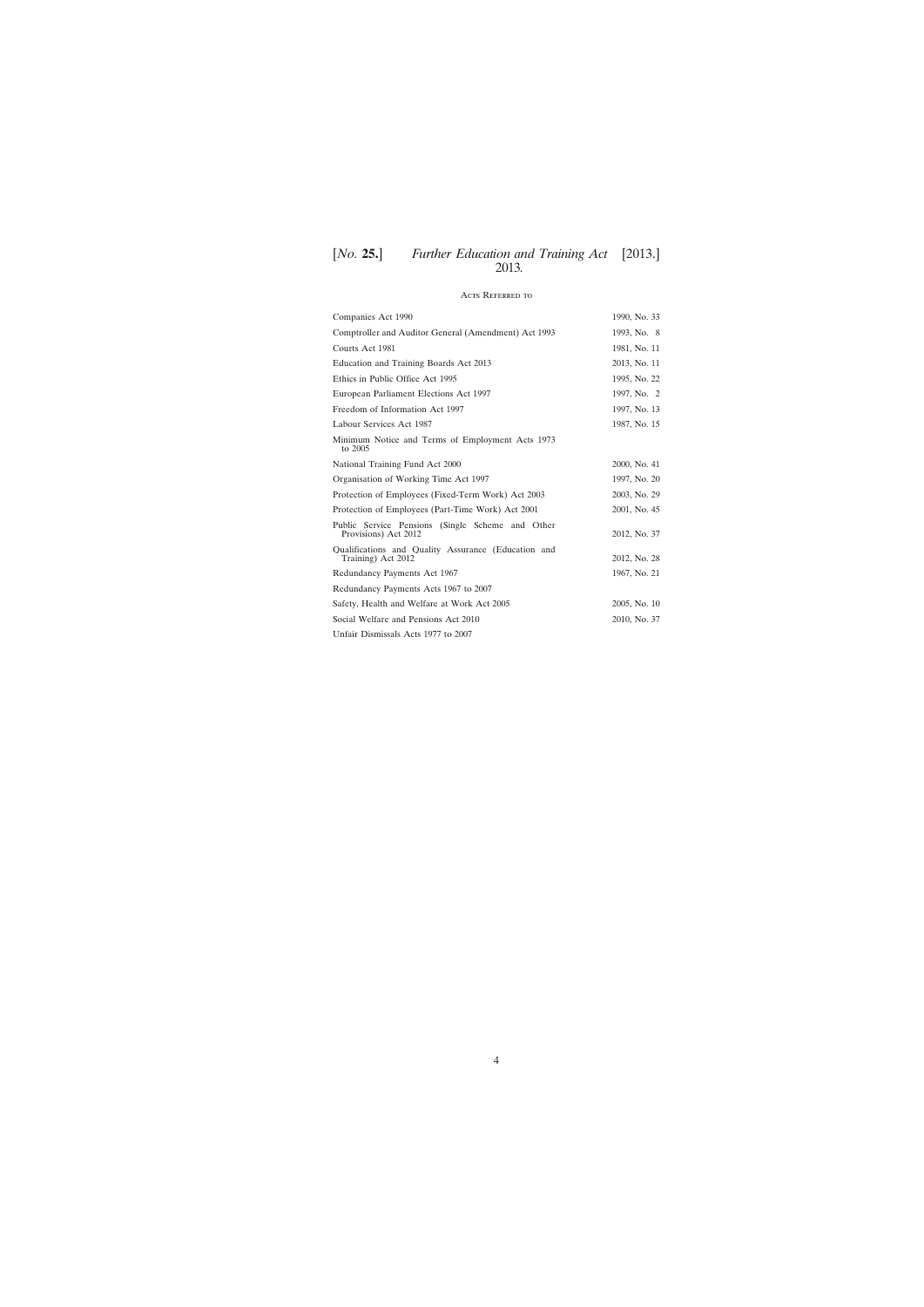<span id="page-4-0"></span>

*Number* 25 *of* 2013

————————

# **FURTHER EDUCATION AND TRAINING ACT 2013** ————————

————————

AN ACT TO PROVIDE FOR THE ESTABLISHMENT OF A BODY TO BE KNOWN AS AN tSEIRBHÍS OIDEACHAIS LEANÚNAIGH AGUS SCILEANNA; TO PROVIDE FOR THE DISSOLUTION OF AN FORAS ÁISEANNA SAOTH-AIR AND THE TRANSFER OF ITS FUNCTIONS TO THE SAID BODY; TO PROVIDE FOR THE CONFERRAL OF OTHER FUNCTIONS ON THE SAID BODY; TO REPEAL THE LABOUR SERVICES ACT 1987; AND TO PROVIDE FOR MATTERS CONNECTED THEREWITH.

[10*th July*, 2013]

# BE IT ENACTED BY THE OIREACHTAS AS FOLLOWS:

## PART 1

#### Preliminary and General

**1**.—(1) This Act may be cited as the Further Education and Train-Short title and ing Act 2013. commencement.

(2) This Act shall come into operation on such day or days as the Minister may appoint by order or orders either generally or with reference to any particular purpose or provision and different days may be so appointed for different purposes or different provisions.

**2**.—In this Act—

"Act of 1995" means the Ethics in Public Office Act 1995;

"An tSeirbhís" has the meaning assigned to it by *section 6*;

"chief executive" has the meaning assigned to it by *section 23;*

"dissolved body" has the meaning assigned to it by *section 37*;

"education and training board" means an education and training board established by section 9 of the Education and Training Boards Act 2013;

"further education and training strategy" means a strategy approved by the Minister under *section 9*;

"material interest" shall be construed in accordance with section  $2(3)$ of the Act of 1995;

Interpretation.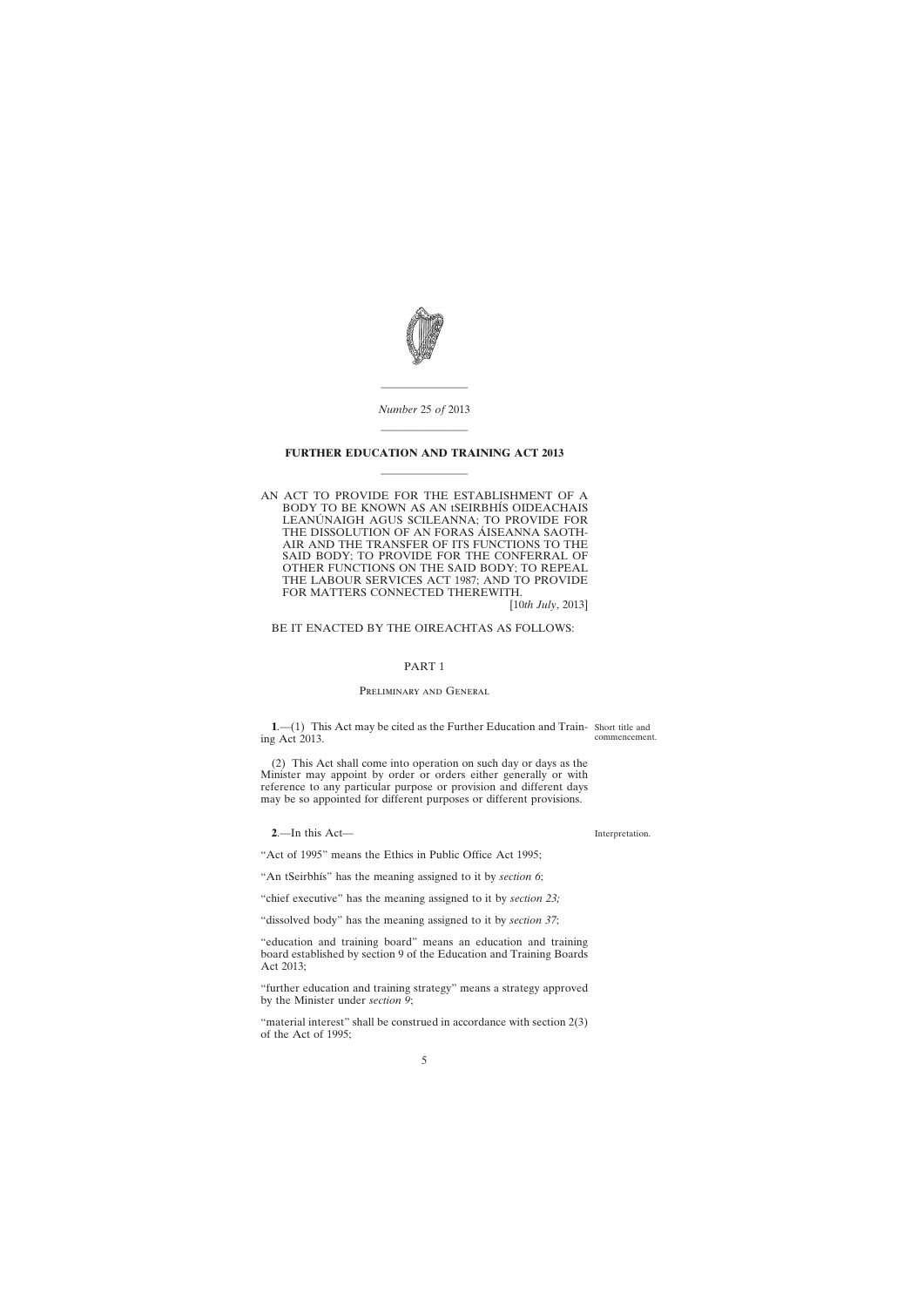"Minister" means the Minister for Education and Skills;

"superannuation benefit" means a pension, gratuity or other allowance payable on resignation, retirement or death.

**3**.—The expenses incurred by the Minister in the administration of this Act shall, to such extent as may be sanctioned by the Minister for Public Expenditure and Reform, be paid out of moneys provided by the Oireachtas.

**4**.—The Labour Services Act 1987 is repealed.

## PART 2

An tSeirbhís Oideachais Leanúnaigh agus Scileanna

Establishment day.

<span id="page-5-0"></span>Expenses.

Repeals.

**5**.—The Minister shall, by order, appoint a day to be the establishment day for the purposes of this Act.

Establishment of An tSeirbhís Oideachais Leanúnaigh agus Scileanna.

**6**.—(1) There shall stand established on the establishment day, a body which shall be known as An tSeirbhís Oideachais Leanúnaigh Agus Scileanna (in this Act referred to as "An tSeirbhís"), to perform the functions conferred on it by this Act.

(2) An tSeirbhís shall be a body corporate with perpetual succession and an official seal and shall have power to sue, and may be sued, in its corporate name, and shall, with the consent of the Minister given with the approval of the Minister for Public Expenditure and Reform, have power to acquire, hold and dispose of land or an interest in land, and shall have power to acquire, hold and dispose of any other property.

- (3) The seal of An tSeirbhís shall be authenticated by—
	- (*a*) the signatures of 2 members of An tSeirbhís, or
	- (*b*) the signatures of both a member and a member of the staff of An tSeirbhís,

authorised by An tSeirbhís to act in that behalf.

(4) Judicial notice shall be taken of the seal of An tSeirbhís and any document purporting to be an instrument made by, and to be sealed with the seal of, An tSeirbhís shall, unless the contrary is shown, be received in evidence and be deemed to be such instrument without further proof.

Functions of An tSeirbhís.

- **7.**—(1) The general functions of An tSeirbhís shall be to—
	- (*a*) prepare and submit to the Minister a strategy in respect of the provision of further education and training in accordance with *section 9*,
	- (*b*) promote an appreciation of the value of further education and training,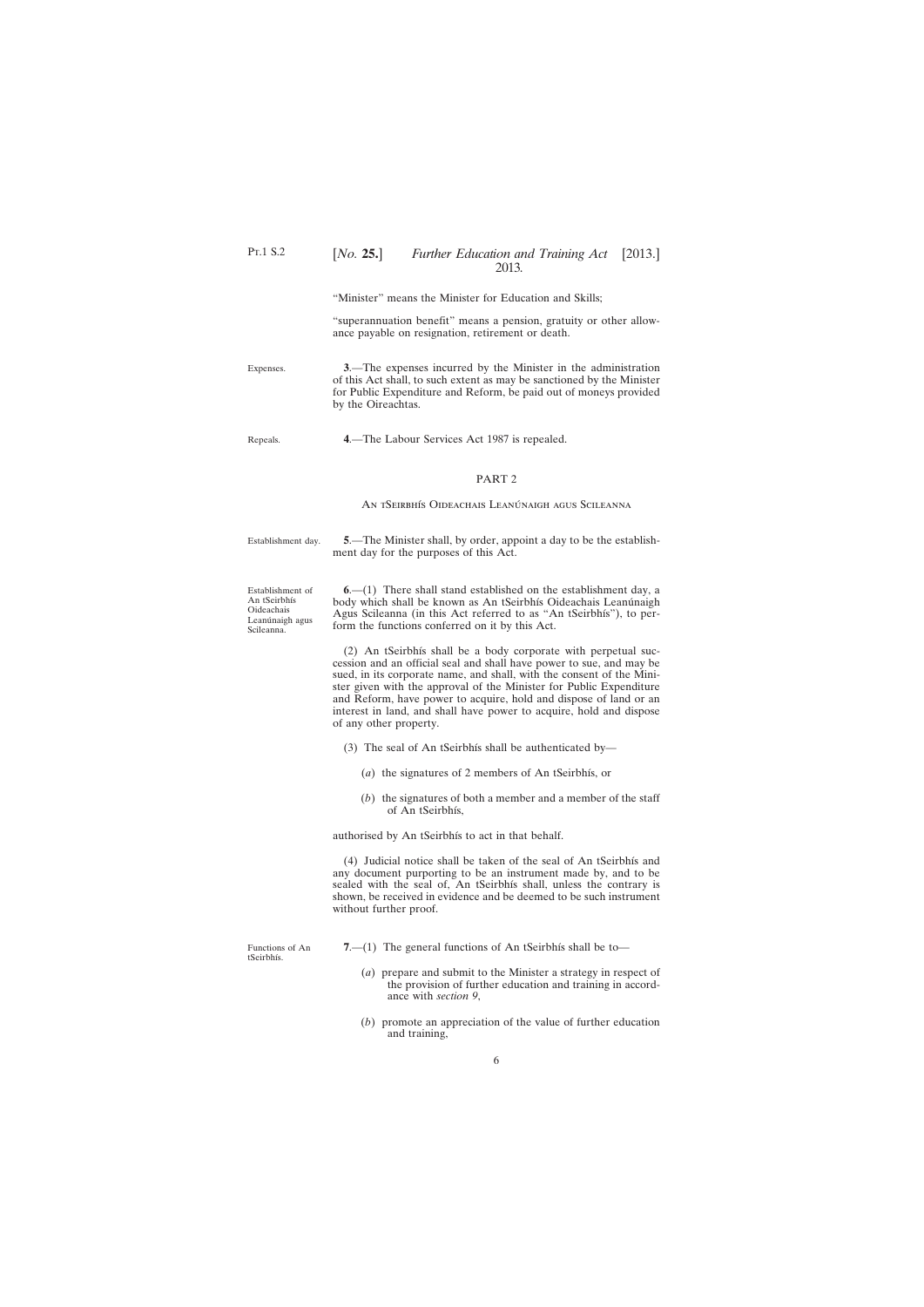- (*c*) consult with the Minister for Social Protection, the Minister for Jobs, Enterprise and Innovation and employers from time to time for the purpose of determining which, or which classes of, further education and training programmes should be the subject of advances by An tSeirbhís in accordance with *section 21*,
- (*d*) advance moneys to education and training boards and other bodies engaged in the provision of further education and training programmes as determined in accordance with *paragraph (c)*,
- (*e*) provide, or arrange for, the provision of training and retraining for employment and to assist in and coordinate the provision of such training by persons other than An tSeirbhís,
- (*f*) assess whether or not education and training boards, and other bodies engaged in the provision of further education and training programmes, to whom moneys have been advanced under *section 21* perform their functions in an economic, efficient and effective manner,
- (*g*) promote, encourage and facilitate the placement of persons belonging to such class or classes of person as may be specified by the Minister for Social Protection after consultation with the Minister in further education and training programmes that are funded, in whole or in part, out of public moneys,
- (*h*) promote cooperation between education and training boards and other bodies involved in the provision of further education programmes,
- (*i*) promote equality of opportunity in relation to the provision of further education and training,
- (*j*) develop, and facilitate the development of, new and existing further education and training programmes including the establishment of systems designed to monitor the quality of the education and training concerned for the purpose of ensuring that those programmes serve their purpose,
- (*k*) provide or assist in the provision of training to persons charged with the delivery of further education and training programmes in respect of which moneys have been advanced by An tSeirbhís under *section 21*,
- (*l*) conduct, or arrange for the conduct of, research as respects any matters relating to the functions of An tSeirbhís, and
- (*m*) advise the Minister in relation to any matter connected with the functions of An tSeirbhís.

(2) An tSeirbhís shall, upon a request from the Minister, provide the Minister with information, in such form and manner as the Minister may specify, as respects persons placed in further education and training programmes to which *paragraph (g)* of *subsection (1)* applies.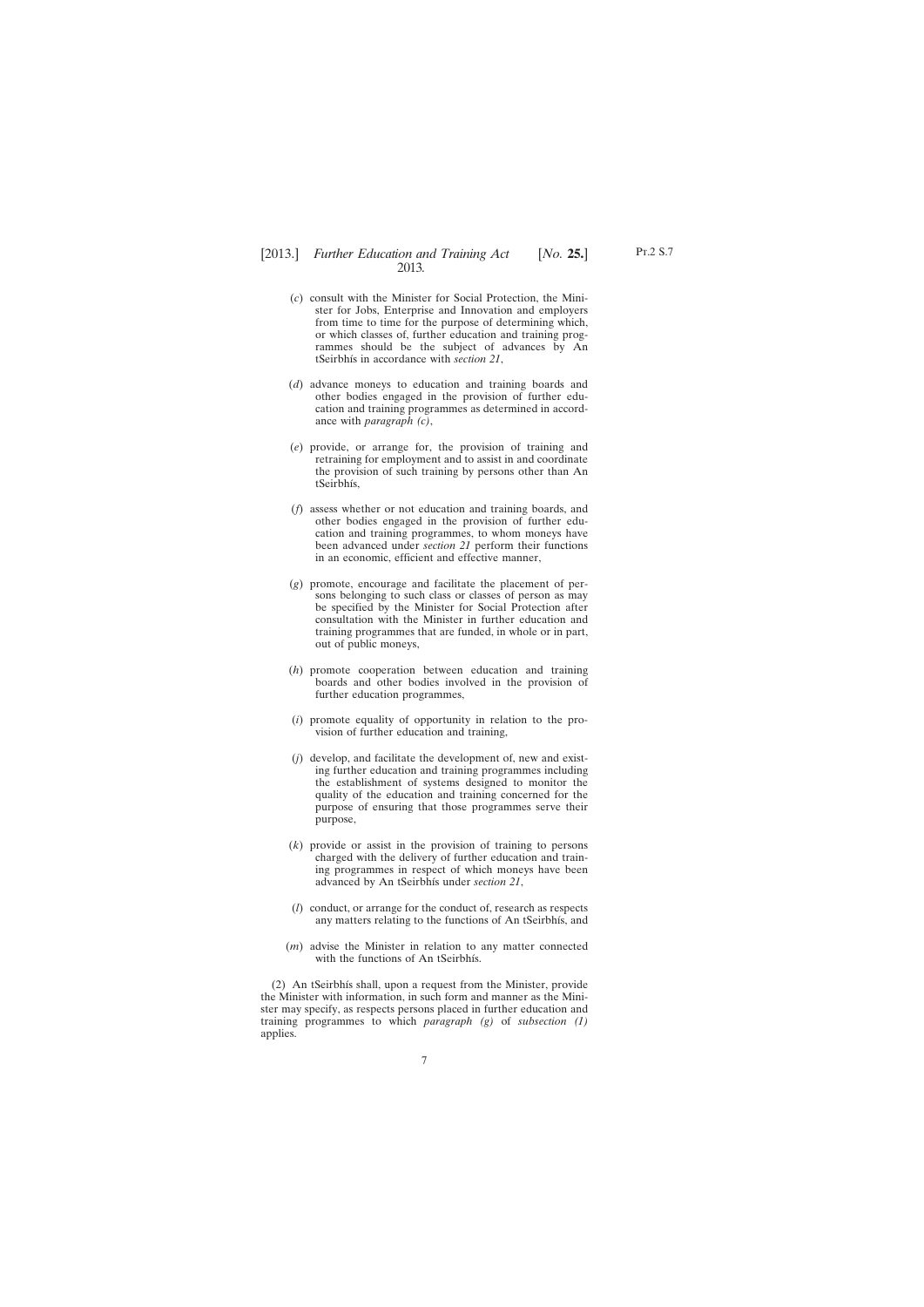(3) An tSeirbhís may, for the purpose of defraying any expense incurred by it in the provision of any service, charge a fee to the recipient of the service provided that any such fee shall not exceed the cost to An tSeirbhís of providing the service.

(4) An tSeirbhís may, for the purposes of any further education and training that it is, for the time being, providing in the State to persons who are ordinarily resident in the State provide, or arrange for the provision of, a service to those persons outside the State.

(5) An tSeirbhís shall have all such powers as are necessary or expedient for the performance of its functions.

Conferral of additional functions on An tSeirbhís.

**8**.—(1) The Minister may, with the consent of the Minister for Public Expenditure and Reform, confer on An tSeirbhís, by order, such additional functions connected with the functions for the time being of An tSeirbhís as he or she thinks fit, subject to such conditions (if any) as may be specified in the order.

(2) An order under this section may contain such incidental, supplemental and consequential provisions as may, in the opinion of the Minister, be necessary to give full effect to the order.

Further education and training strategy.

- **9**.—(1) An tSeirbhís shall—
	- (*a*) as soon as practicable after the commencement of this section,
	- (*b*) not later than the expiration of such period as is specified in a direction under *subsection (2)*, and
	- (*c*) not later than 5 years after the most recent approval by the Minister of a strategy under this section,

prepare, and submit to the Minister, a strategy in relation to the provision in the State of further education and training in respect of the period of 5 years immediately following its approval by the Minister under this section.

(2) The Minister may give a direction in writing to An tSeirbhís requiring it to prepare, and submit to him or her—

- (*a*) not later than the expiration of such period as is specified in the direction, and
- (*b*) in respect of such period as is so specified,

a strategy under this section.

(3) An tSeirbhís shall, in the preparation of a strategy under this section have regard to—

- (*a*) any policy directions given by the Minister under *section 19*, and
- (*b*) the likely cost of implementing any such strategy if approved by the Minister under this section.

(4) An tSeirbhís shall, for the purpose of preparing a strategy under this section, consult with the Minister for Education and Skills,

<span id="page-7-0"></span>Pt.2 S.7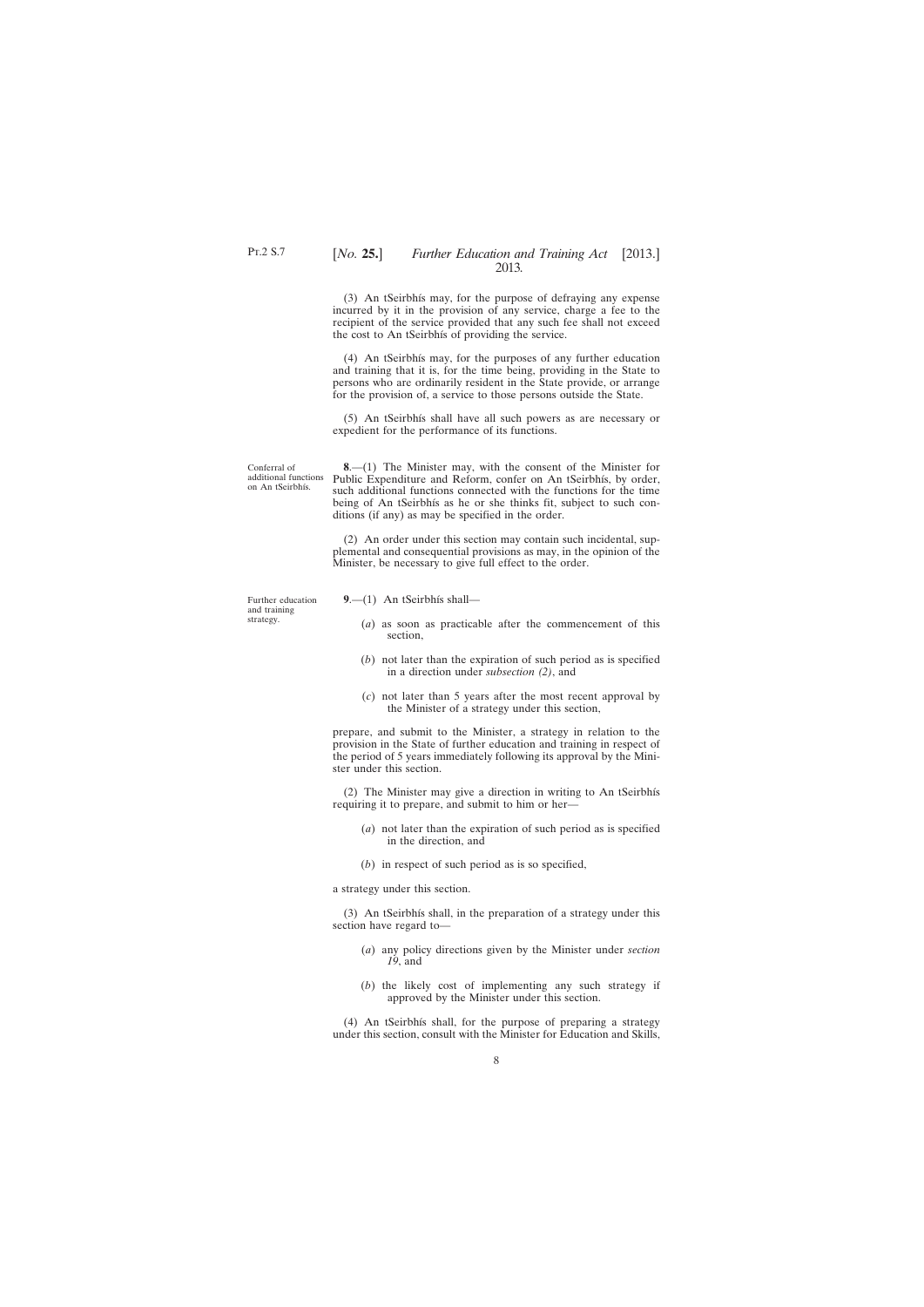Pt.2 S.9

<span id="page-8-0"></span>the Minister for Social Protection and the Minister for Jobs, Enterprise and Innovation.

(5) An tSeirbhís may, for the purpose of preparing a strategy under this section, consult with—

- (*a*) An tÚdarás um Ard-Oideachas, Enterprise Ireland, Teagasc or Quality and Qualifications Ireland,
- (*b*) such education and training boards as it considers appropriate, or
- (*c*) such—
	- (i) other providers of further education and training (including community providers),
	- (ii) persons in receipt of further education and training,
	- (iii) employers, or
	- (iv) other persons,
	- as it considers appropriate.

(6) A strategy under this section shall include a strategy for the provision of further education and training programmes in the State aimed at promoting, developing and encouraging literacy and numeracy.

(7) The Minister shall, as soon as practicable after the submission to him or her of a strategy under this section—

- (*a*) approve the strategy with or without modifications, or
- (*b*) refuse to approve the strategy and give a direction to An tSeirbhís under *subsection (2)*.

(8) An tSeirbhís shall, as soon as practicable after the approval by the Minister of a strategy prepared and submitted under this section, cause the strategy to be published in such manner as An tSeirbhís considers appropriate.

**10.**—(1) An tSeirbhís shall consist of the following members that Membership of An is to say—

tSeirbhís.

- (*a*) a chairperson, and
- (*b*) 12 ordinary members (including the person to whom *subsection (8)* of *section 23* applies).

(2) The chairperson of An tSeirbhís shall be appointed by the Minister from among persons who in the Minister's opinion have experience of, and expertise in relation to—

- (*a*) matters connected with the functions of An tSeirbhís, or
- (*b*) matters connected with finance, trade, commerce, corporate governance or public administration.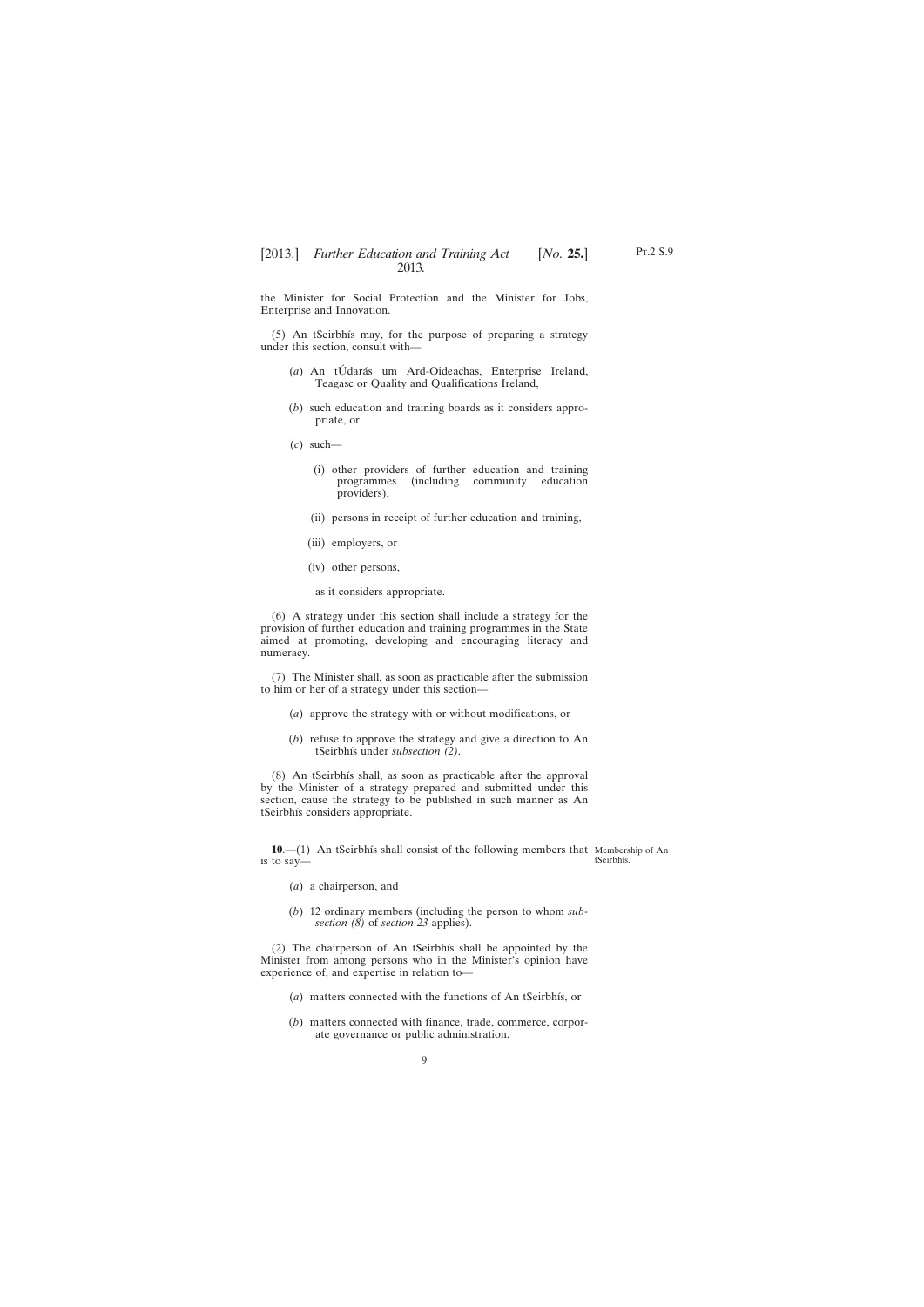(3) Of the ordinary members of An tSeirbhís (other than the person to whom *subsection (8)* of *section 23* applies)—

- (*a*) 8 shall be appointed by the Minister, following consultation by him or her with the Minister for Jobs, Enterprise and Innovation and the Minister for Social Protection, from among persons who in the opinion of the Minister have experience of, and expertise in relation to—
	- (i) matters connected with the functions of An tSeirbhís, or
	- (ii) matters connected with finance, trade, commerce, corporate governance or public administration,
- (*b*) 2 shall be appointed by the Minister, following their nomination by the Minister for Social Protection from among persons who in the opinion of the Minister have experience of, and expertise in relation to, the matters referred to in *subparagraph (i)* or *(ii)* of *paragraph (a)*,
- (*c*) one shall be appointed by the Minister from among persons who in his or her opinion are representative of the interests of persons who are, for the time being, in receipt of further education and training.

(4) The chairperson of An tSeirbhís shall hold office for such period not exceeding 5 years from the date of his or her appointment, as the Minister shall determine.

(5) Subject to *subsection (6)*, each ordinary member of An tSeirbhís (other than the person to whom *subsection (8)* of *section 23* applies) shall hold office for such period not exceeding 5 years from the date of his or her appointment, as the Minister shall determine.

(6) Of the ordinary members of An tSeirbhís (other than the person to whom *subsection (8)* of *section 23* applies) first appointed after the commencement of this section—

- (*a*) such 3 members as the Minister shall determine shall hold office for the period of 3 years from the date of their appointment,
- (*b*) such 4 members as the Minister shall determine shall hold office for the period of 4 years from the date of their appointment, and
- (*c*) such 4 members as the Minister shall determine shall hold office for the period of 5 years from the date of their appointment.

(7) Subject to *subsection (8)*, a member of An tSeirbhís whose term of office expires by the effluxion of time shall be eligible for reappointment to An tSeirbhís.

(8) A member of An tSeirbhís who has served 2 terms of office shall not be eligible for reappointment to An tSeirbhís, and any period during which a person serves as a member of An tSeirbhís pursuant to an appointment under *section 12* shall be deemed for the purposes of this subsection to be a term of office.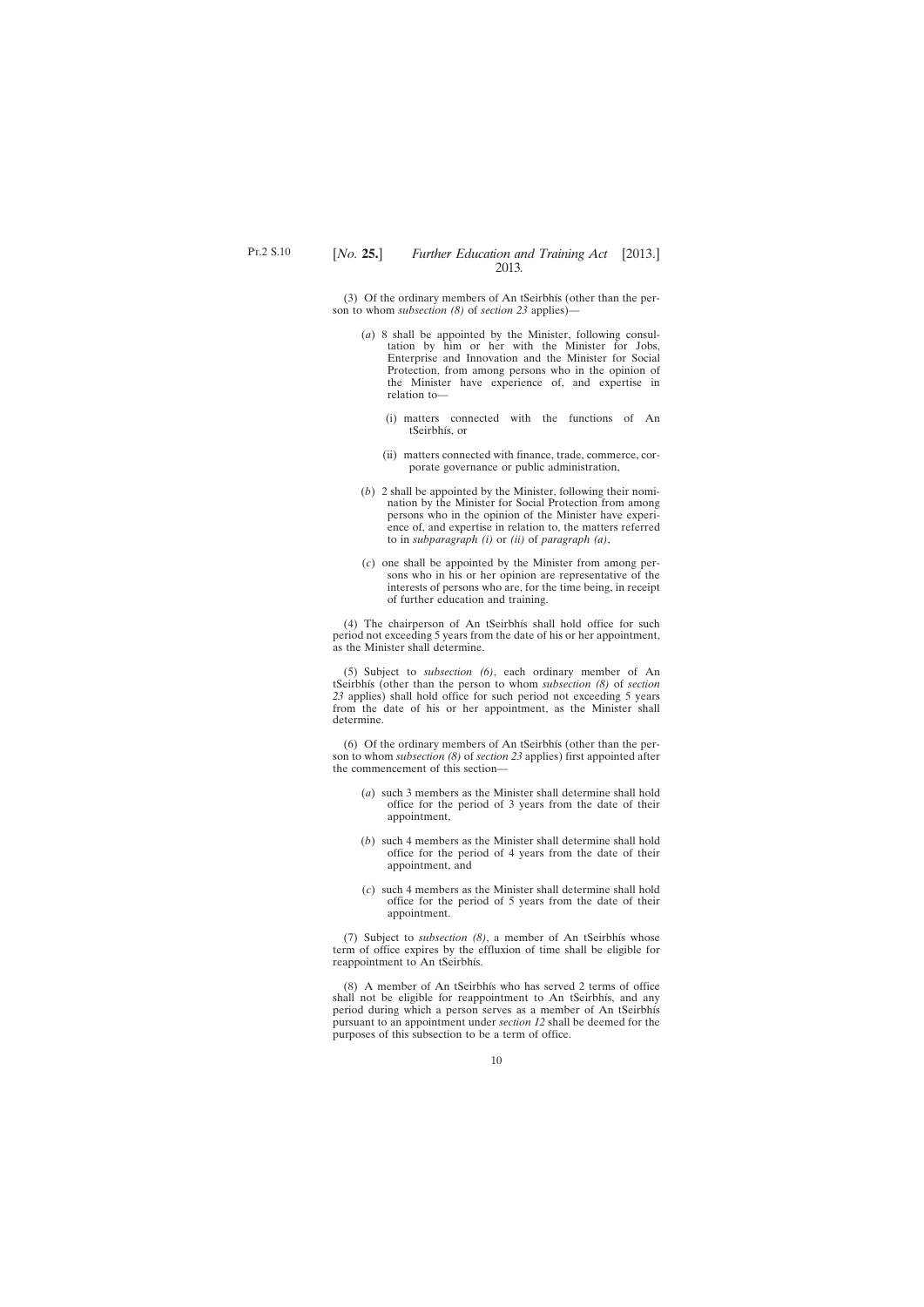<span id="page-10-0"></span>**11.**—(1) The Minister may at any time remove from office a Conditions of office member of An tSeirbhís if of members of An tSeirbhís.

- (*a*) in the opinion of the Minister, the member has become incapable through ill-health of performing his or her functions, or has committed stated misbehaviour,
- (*b*) the member's removal appears to the Minister to be necessary in order to ensure the effective performance by An tSeirbhís of its functions, or
- (*c*) the Minister is satisfied that the member has contravened the Act of 1995.

(2) A member of An tSeirbhís may resign from office by notice in writing given to the Minister and the resignation shall take effect on the day on which the Minister receives the notice.

(3) A member of An tSeirbhís shall cease to be qualified for office and shall cease to hold office if he or she—

- (*a*) is adjudicated bankrupt,
- (*b*) makes a composition or arrangement with creditors,
- (*c*) is convicted of any indictable offence in relation to a company,
- (*d*) is convicted of an offence involving fraud or dishonesty, whether in connection with a company or not,
- (*e*) is the subject of an order under section 160 of the Companies Act 1990, or
- (*f*) is sentenced to a term of imprisonment by a court of competent jurisdiction.

(4) A member of An tSeirbhís shall, subject to the provisions of this Act, hold office upon such terms and conditions (including terms and conditions relating to remuneration and allowances) as may be determined by the Minister, with the consent of the Minister for Public Expenditure and Reform.

**12**.—(1) If a member of An tSeirbhís dies, resigns, ceases to be Casual vacancies qualified for office and ceases to hold office or is removed from among members of office, the Minister may appoint a person to be a member of An An tSeirbhís. tSeirbhís to fill the casual vacancy so occasioned in the same manner as the member of An tSeirbhís who occasioned the casual vacancy was appointed.

(2) A person appointed to be a member of An tSeirbhís pursuant to this section shall hold office for that period of the term of office of the member who occasioned the casual vacancy concerned that remains unexpired at the date of his or her appointment and shall, subject to *subsection (5)* of *section 10*, be eligible for reappointment as a member of An tSeirbhís on the expiry of the said period.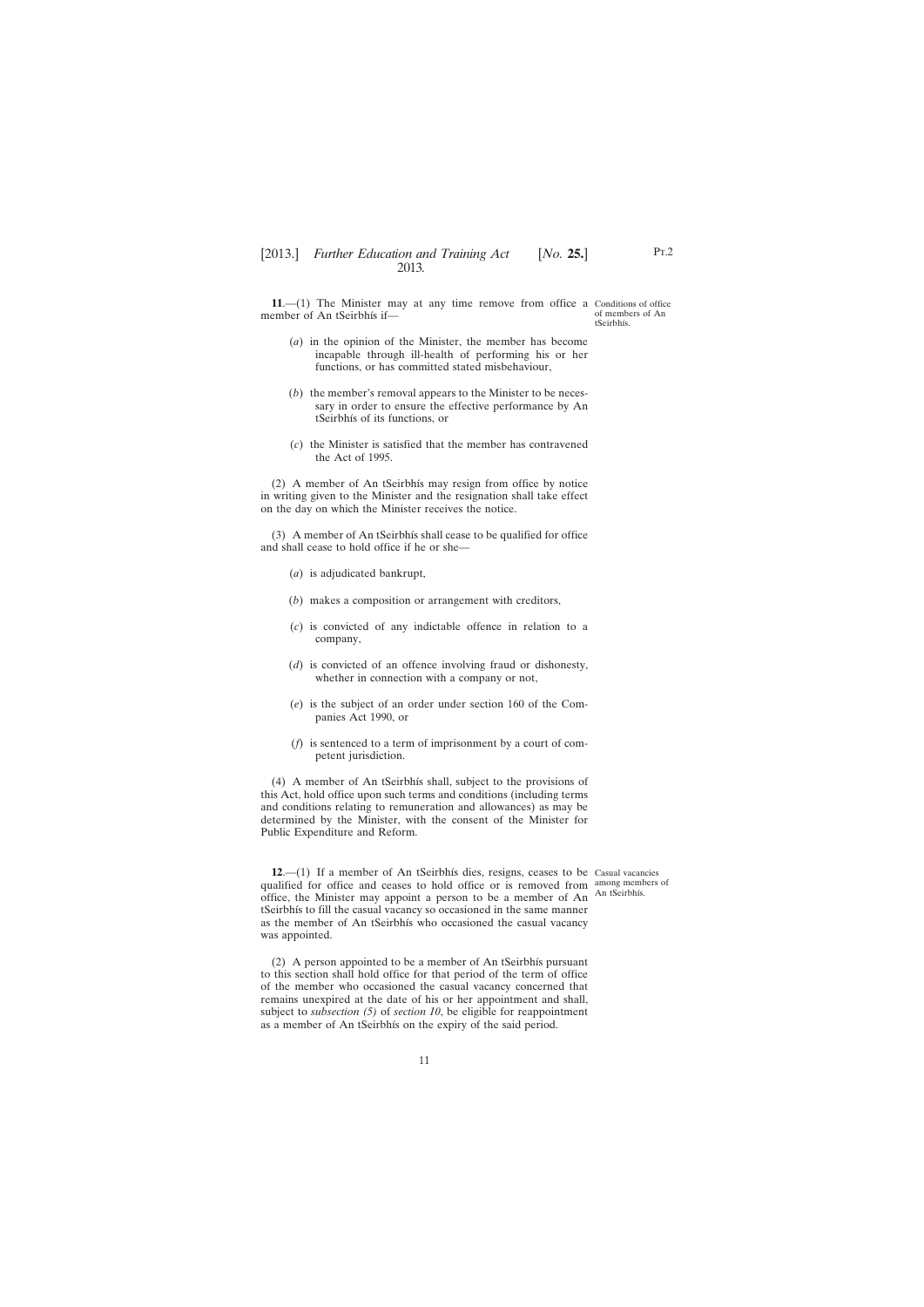<span id="page-11-0"></span>Remuneration of members of An tSeirbhís. **13**.—The chairperson and ordinary members of An tSeirbhís shall be paid by An tSeirbhís such remuneration (if any) and such allowances for expenses as the Minister, with the approval of the Minister for Public Expenditure and Reform, may determine.

Meetings and procedure.

**14**.—(1) An tSeirbhís shall hold such and so many meetings as may be necessary for the due fulfilment of its functions but in each year shall hold not less than one meeting in each period of 3 months.

- (2) At a meeting of An tSeirbhís—
	- (*a*) the chairperson of An tSeirbhís shall, if present, be the chairperson of the meeting, or
	- (*b*) if and so long as the chairperson of An tSeirbhís is not present, or if that office is vacant, the members of An tSeirbhís who are present shall choose one of their number to be chairperson of the meeting.

(3) Every question at a meeting shall be determined by a majority of the votes of the members of An tSeirbhís present and voting on the question and, in the case of an equal division of votes, the chairperson of the meeting shall have a second or casting vote.

(4) Subject to *subsection (6)*, An tSeirbhís may act notwithstanding one or more vacancies among its members.

(5) Subject to the provisions of this Act, An tSeirbhís shall regulate its procedure by rules or otherwise.

(6) The quorum for a meeting of An tSeirbhís shall, unless the Minister otherwise directs, be 7.

(7) The Minister shall fix the date of the first meeting of An tSeirbhís first constituted pursuant to *section 10*, and shall specify the time and place at which it shall take place.

Membership of either House of Oireachtas or European Parliament.

**15**.—(1) Where a member of An tSeirbhís is—

- (*a*) nominated as a member of Seanad Éireann,
- (*b*) elected as a member of either House of the Oireachtas or to be a member of the European Parliament, or
- (*c*) regarded pursuant to Part XIII of the Second Schedule to the Act of 1997 as having been elected to that Parliament,

he or she shall thereupon cease to be a member of An tSeirbhís.

- (2) Where a member of the staff of An tSeirbhís is—
	- (*a*) nominated as a member of Seanad Éireann,
	- (*b*) elected as a member of either House of the Oireachtas or to be a member of the European Parliament, or
	- (*c*) regarded pursuant to Part XIII of the Second Schedule to the Act of 1997 as having been elected to that Parliament,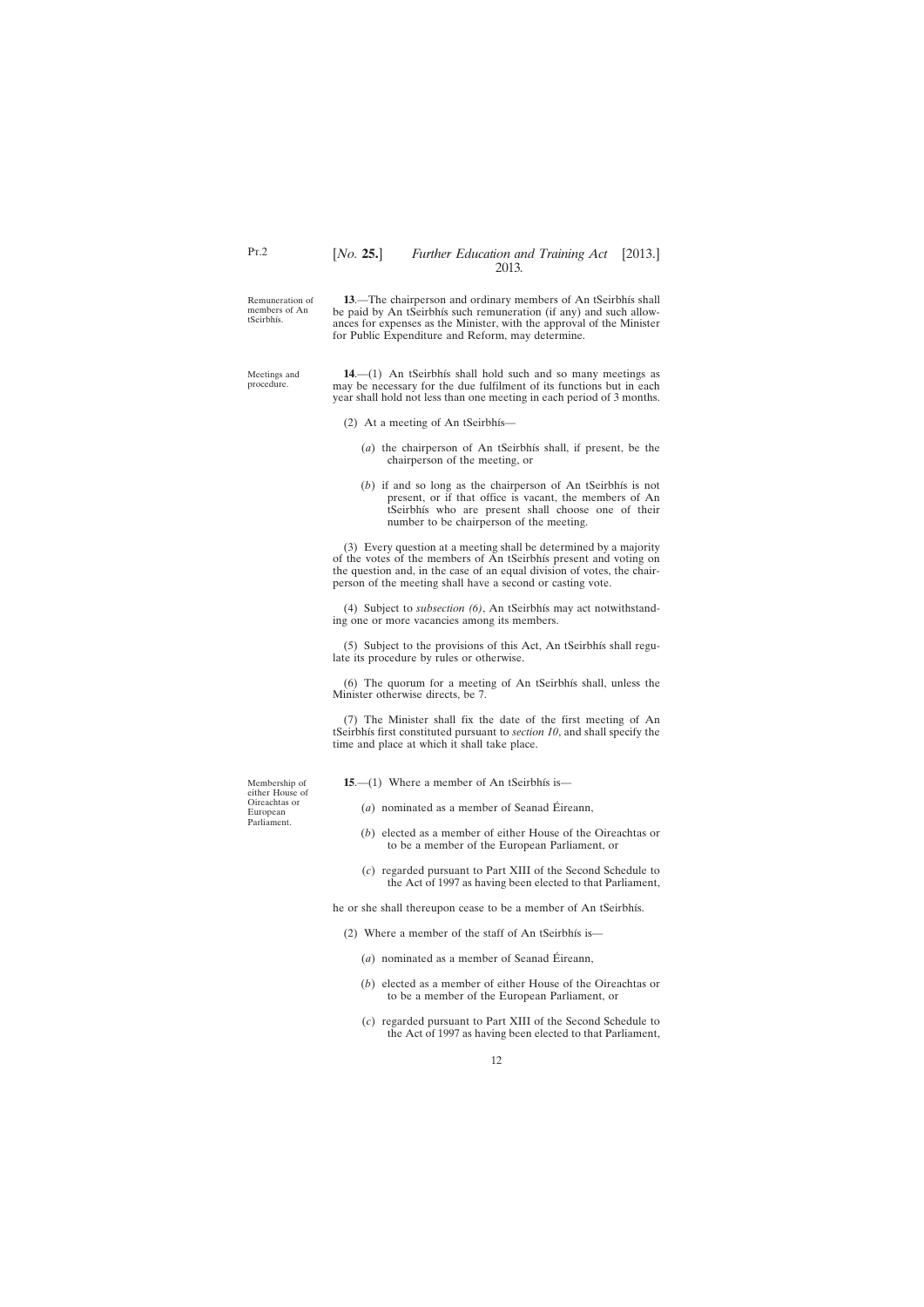<span id="page-12-0"></span>he or she shall thereupon stand seconded from employment by An tSeirbhís and shall not be paid by, or be entitled to receive from, An tSeirbhís any remuneration or allowances in respect of the period commencing on such nomination or election, or when he or she is so regarded as having been elected (as the case may be), and ending when such person ceases to be a member of either such House or a member of such Parliament.

(3) A person who is for the time being entitled under the Standing Orders of either House of the Oireachtas to sit therein or who is a member of the European Parliament shall, while he or she is so entitled or is such a member, be disqualified for membership of An tSeirbhís or for employment in any capacity by An tSeirbhís.

(4) A period mentioned in *subsection (2)* shall not, for the purposes of any superannuation benefit, be reckoned as service with An tSeirbhís.

(5) In this section "Act of 1997" means the European Parliament Elections Act 1997.

**16.**—(1) Where at a meeting of An tSeirbhís any of the following Disclosure by matters arises, namely—

members of An tSeirbhís of certain interests.

- (*a*) an arrangement to which An tSeirbhís is a party or a proposed such arrangement, or
- (*b*) a contract or other agreement with An tSeirbhís or a proposed such contract or other agreement,

then, any member of An tSeirbhís present at the meeting who otherwise than in his or her capacity as such a member has a material interest in the matter shall—

- (i) at the meeting, disclose to An tSeirbhís the fact of such interest and the nature thereof,
- (ii) absent himself or herself from the meeting or that part of the meeting during which the matter is being discussed,
- (iii) take no part in any deliberation of An tSeirbhís relating to the matter, and
- (iv) not vote on a decision relating to the matter.

(2) A member of An tSeirbhís who, otherwise than in his or her capacity as such a member has a material interest in—

- (*a*) an arrangement or proposed arrangement to which *paragraph (a)* of *subsection (1)* applies, or
- (*b*) a contract or other agreement or a proposed contract or other agreement to which *paragraph (b)* of that subsection applies,

shall neither influence nor seek to influence any decision to be made by An tSeirbhís in relation thereto.

(3) Where a material interest is disclosed pursuant to this section, the disclosure shall be recorded in the minutes of the meeting concerned and, for so long as the matter to which the disclosure relates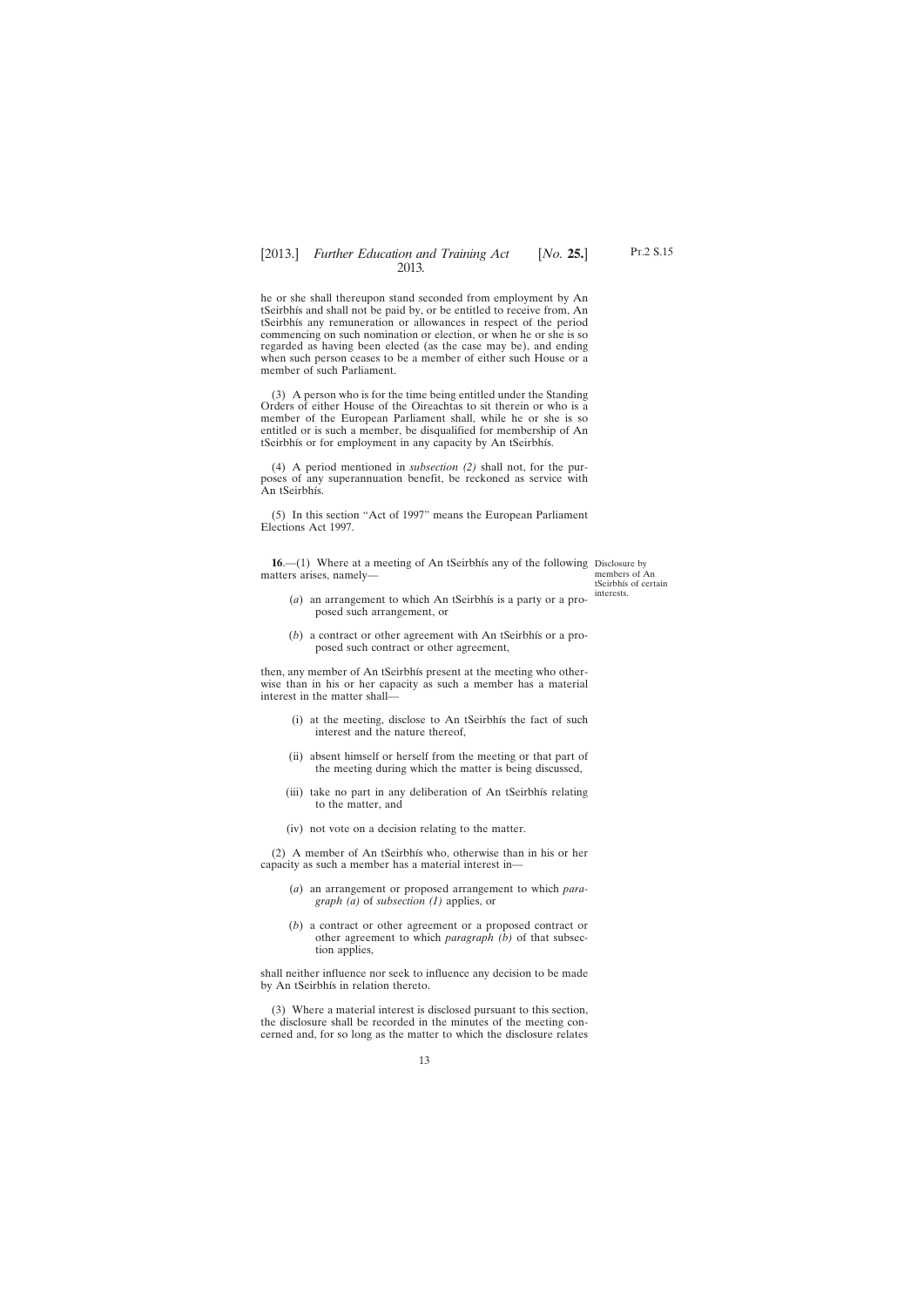<span id="page-13-0"></span>is being dealt with by the meeting, the member by whom the disclosure is made shall not be counted in the quorum for the meeting.

(4) Where at a meeting of An tSeirbhís a question arises as to whether or not a course of conduct, if pursued by a member of An tSeirbhís, would constitute a failure by him or her to comply with the requirements of *subsection (1)*, the question may, subject to *subsection (5)*, be determined by the chairperson of the meeting, whose decision shall be final, and where such a question is so determined, particulars of the determination shall be recorded in the minutes of the meeting.

(5) Where at a meeting of An tSeirbhís, the chairperson of the meeting is the member in respect of which a question to which *subsection (4)* applies falls to be determined, then the other members of An tSeirbhís attending the meeting shall choose one of their number to be chairperson of the meeting for the purpose of determining the question concerned.

(6) Where the Minister is satisfied that a member of An tSeirbhís has contravened *subsection (1)* or *(2)*, the Minister may, if he or she thinks fit, remove that member from office and, where a person is removed from office pursuant to this subsection, he or she shall thenceforth be disqualified for membership of An tSeirbhís.

Disclosure by members of staff of An tSeirbhís of certain interests.

**17**.—(1) Where a member of the staff of An tSeirbhís has a material interest, otherwise than in his or her capacity as such a member, in any contract, agreement or arrangement, or proposed contract, agreement or arrangement, to which An tSeirbhís is a party, that person shall—

- (*a*) disclose to An tSeirbhís his or her interest and the nature thereof,
- (*b*) take no part in the negotiation of the contract, agreement or arrangement or in any deliberation by An tSeirbhís or members of the staff of An tSeirbhís in relation thereto, and
- (*c*) neither influence nor seek to influence a decision to be made in the matter nor make any recommendation in relation to the contract, agreement or arrangement.

(2) *Subsection (1)* shall not apply to contracts or proposed contracts of employment of members of the staff of An tSeirbhís with An tSeirbhís.

(3) Where a person contravenes this section, An tSeirbhís may make such alterations to the person's terms and conditions of employment as it considers appropriate or terminate the person's employment.

Prohibition on unauthorised disclosure of confidential information.

**18**.—(1) Subject to *sections 34* and *35*, a person shall not disclose confidential information obtained by him or her while performing functions as a member or member of the staff of, or an adviser or consultant to, An tSeirbhís, or a member of the staff of such adviser or consultant, unless he or she is duly authorised by An tSeirbhís to so do.

(2) In this section "confidential information" includes—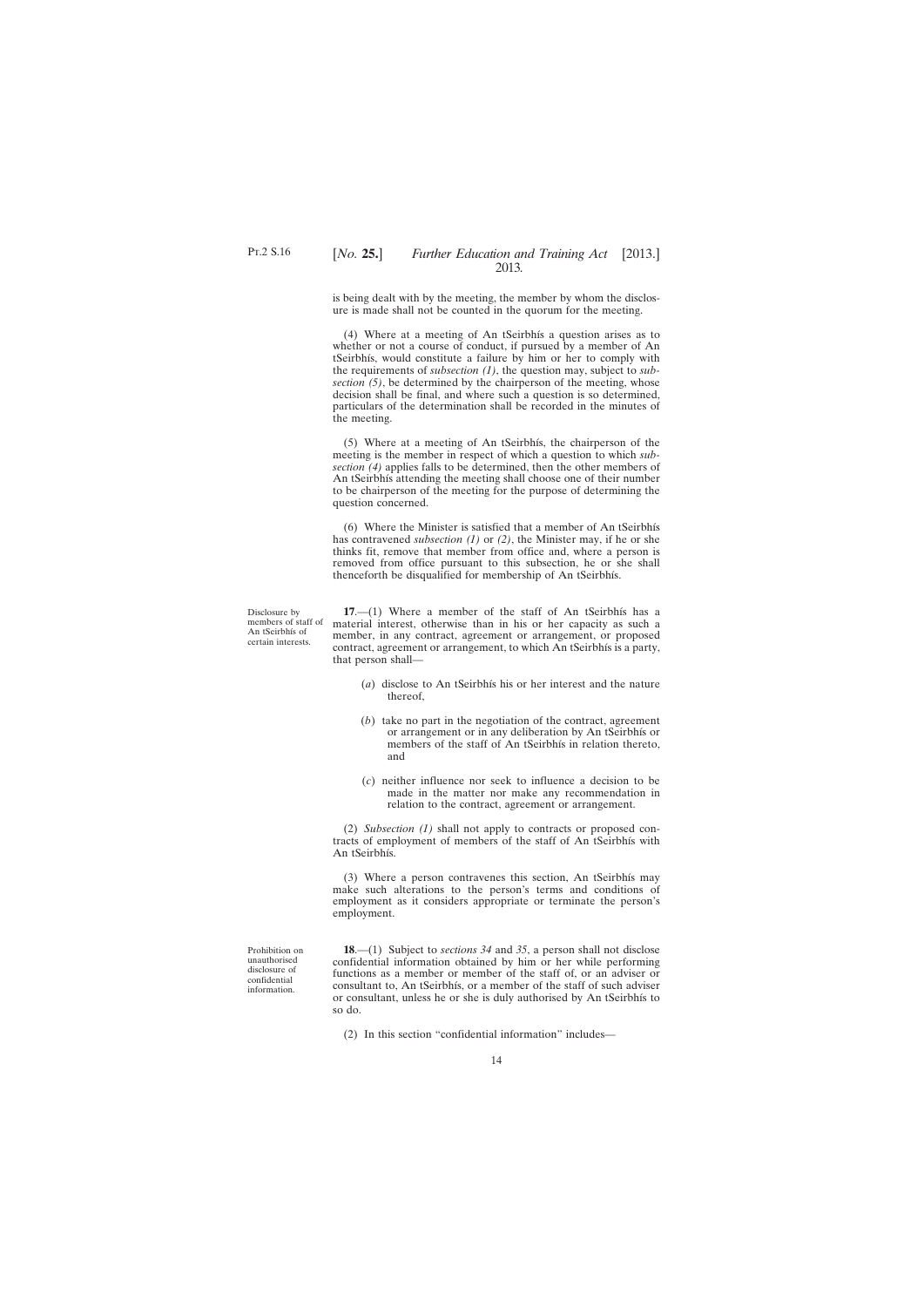- <span id="page-14-0"></span>(*a*) information that is expressed by An tSeirbhís to be confidential either as regards particular information or as regards information of a particular class or description, and
- (*b*) proposals of a commercial nature or tenders submitted to An tSeirbhís by contractors, consultants or any other person.

**19**.—(1) The Minister may, in relation to the performance by An Directions of tSeirbhís of its functions, give a direction in writing to An tSeirbhís Minister. requiring it to comply with such policies of the Government as are specified in the direction.

(2) The Minister may, in relation to the performance by An tSeirbhís of its functions, give a direction in writing to An tSeirbhís requiring it to comply with such matters specified in the direction relating to—

- (*a*) the provision of services or the carrying on of activities specified in the direction, or
- (*b*) expenditure by An tSeirbhís.

(3) The Minister may, by direction in writing, amend or revoke a direction under this section (including a direction under this subsection).

(4) An tSeirbhís shall comply with a direction under this section.

**20**.—(1) In each financial year, the Minister may, after consul-Grants to An tation with An tSeirbhís, advance to An tSeirbhís out of moneys tSeirbhís. provided by the Oireachtas such sums as the Minister may, with the consent of the Minister for Public Expenditure and Reform, determine.

(2) Section 7 of the National Training Fund Act 2000 is amended by the insertion of the following subsection:

"(2A) The Minister may, for any purpose specified in subsection (1) and with the consent of the Minister for Public Expenditure and Reform, make payments to An tSeirbhís, and any payments so made shall be expended by An tSeirbhís for that purpose only.".

**21**.—(1) An tSeirbhís may, for the purposes of any further Grants by An education or training programme, advance such sum or sums as it <sup>tSeirbhís.</sup> considers appropriate to an education and training board that provides that programme.

(2) An tSeirbhís may, for the purposes of any further education or training programme, advance such sum or sums as it considers appropriate to a body (other than an education and training board) that provides that programme.

(3) An tSeirbhís may—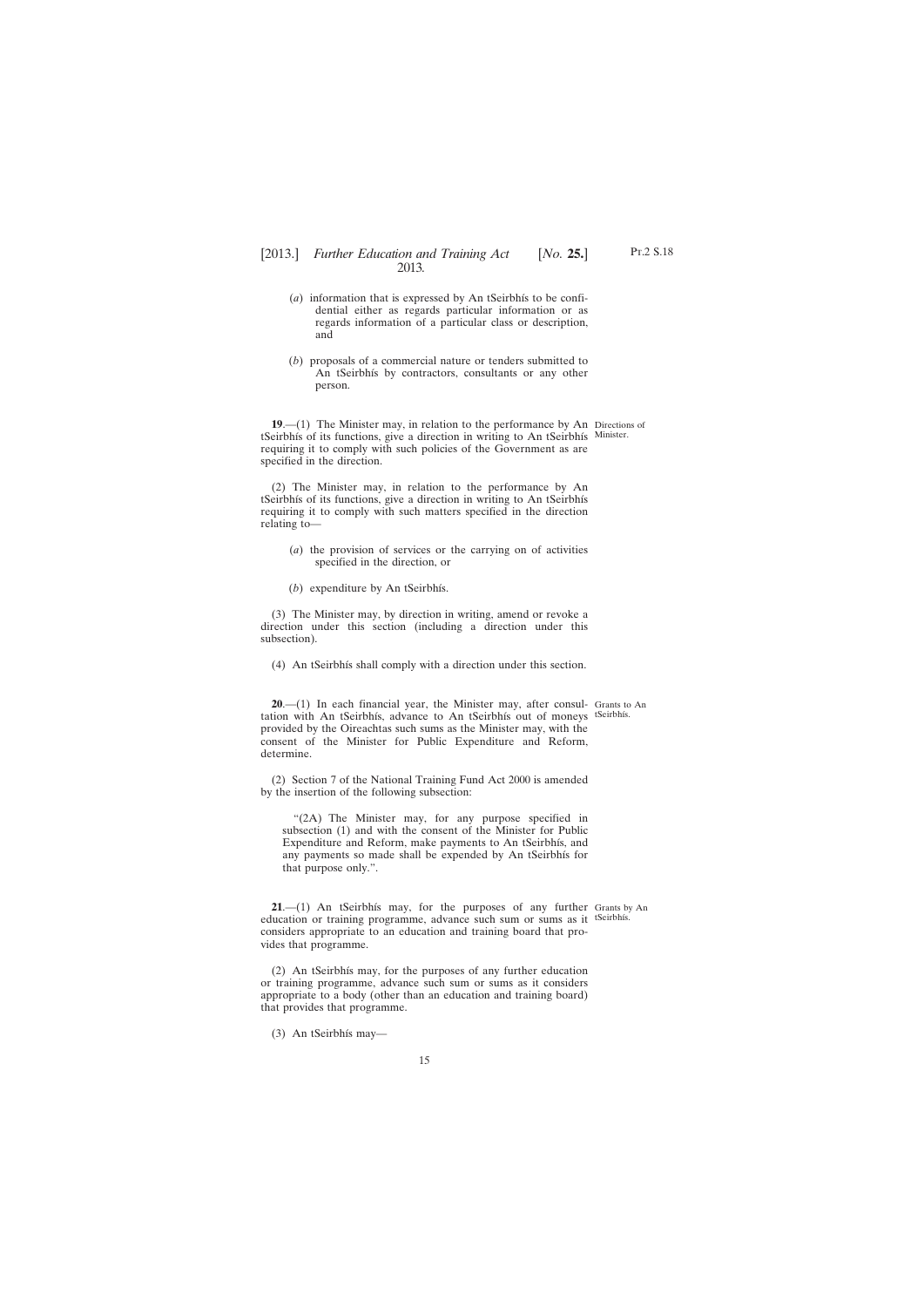- <span id="page-15-0"></span>(*a*) for the purposes of ensuring the implementation of the further education and training strategy attach such conditions as it considers appropriate to any advance made in accordance with this section, and
- (*b*) attach such other conditions (if any) as it considers appropriate to any such advance.

(4) A body to whom moneys are advanced under this section shall provide such information to An tSeirbhís in relation to the performance of its functions or the expenditure of those moneys as An tSeirbhís may reasonably require.

(5) If an education and training board contravenes a condition attaching to an advance under this section or fails to comply with a requirement under *subsection (4)*, An tSeirbhís shall so inform the Minister.

Borrowings by An tSeirbhís.

**22**.—(1) An tSeirbhís may, with the consent of the Minister and the Minister for Public Expenditure and Reform and subject to such conditions (if any) as they may specify, from time to time, borrow money (whether on the security of the assets of An tSeirbhís or not).

(2) The aggregate standing borrowed under this section at any one time shall not exceed such amount as the Minister may, with the consent of the Minister for Public Expenditure and Reform determine.

Chief executive.

**23**.—(1) There shall be a chief executive officer of An tSeirbhís (in this Act referred to as the "chief executive").

(2) Subject to *subsections (4)* and *(5)*, the chief executive shall be appointed by An tSeirbhís with the consent of the Minister.

(3) The chief executive may be removed from office by An tSeirbhís for stated reasons.

(4) The Minister may, before the establishment day, designate a person to be appointed to be the first chief executive of An tSeirbhís.

(5) If, immediately before the establishment day, a person stands designated by the Minister under *subsection (4)*, An tSeirbhís shall appoint that person to be the first chief executive.

(6) The chief executive shall hold office upon and subject to such terms and conditions (including terms and conditions relating to remuneration, allowances and superannuation) as may be determined by An tSeirbhís with the approval of the Minister given with the consent of the Minister for Public Expenditure and Reform.

(7) The chief executive shall not hold any other office or employment or carry on any business without the consent of An tSeirbhís.

(8) The chief executive shall, *ex officio*, be an ordinary member of An tSeirbhís.

Functions of chief executive.

**24**.—(1) The chief executive shall carry on and manage, and control generally, the administration of An tSeirbhís and perform such other functions (if any) as may be determined by An tSeirbhís.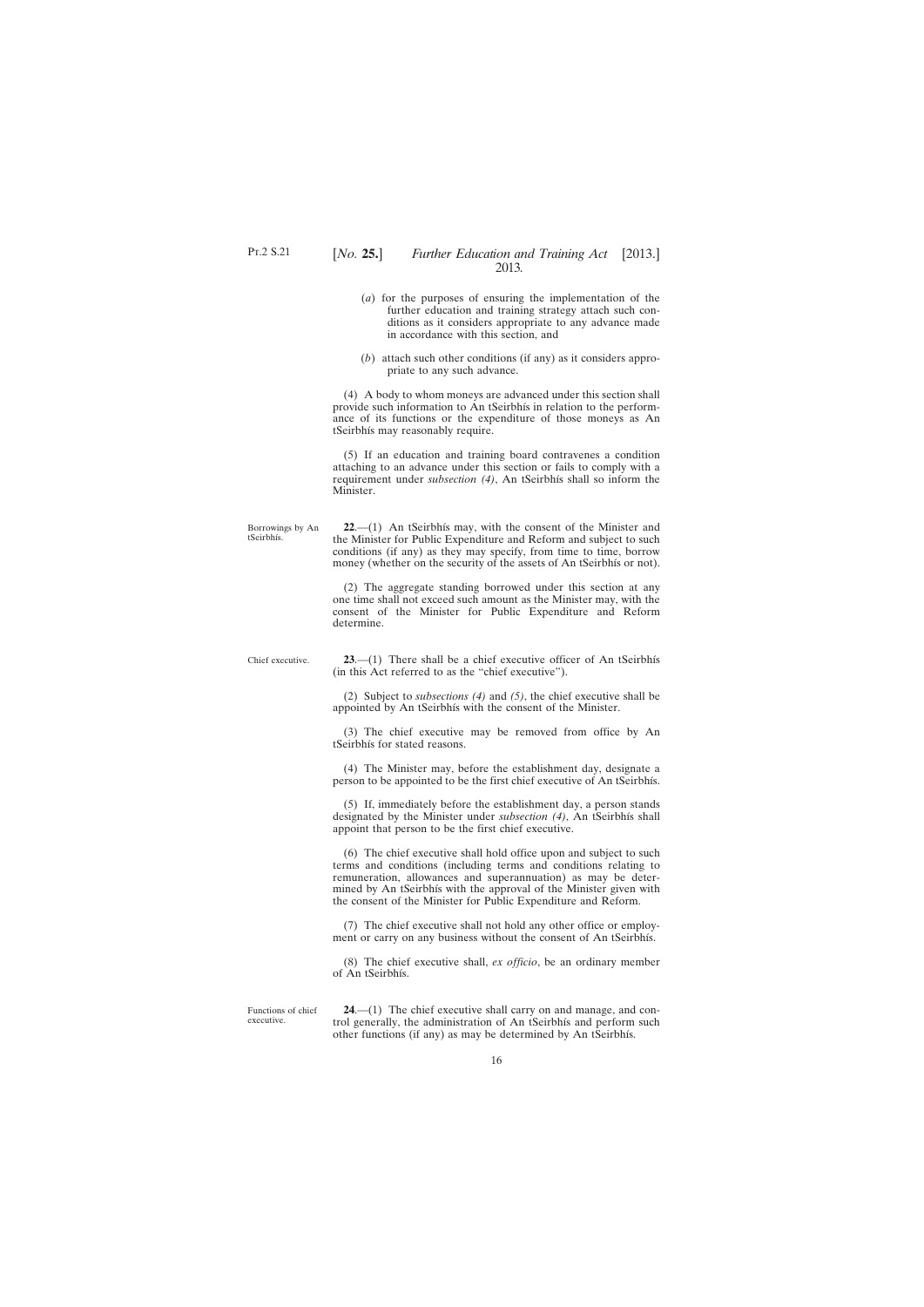Pt.2 S.24

<span id="page-16-0"></span>(2) The chief executive shall perform his or her functions subject to such policies as may be determined from time to time by An tSeirbhís, and shall be accountable to An tSeirbhís for the efficient and effective management of An tSeirbhís and for the due performance of his or her functions.

(3) The chief executive may make proposals to An tSeirbhís on any matter relating to its functions.

(4) An tSeirbhís may designate a member of the staff of An tSeirbhís to perform the functions of chief executive in the absence of the chief executive or where the position of chief executive is vacant, and a member so designated shall in such absence or upon such position being vacant perform those functions.

**25.**—(1) The chief executive shall, whenever required in writing Accountability of to do so by the Committee of Dáil Éireann established under the chief executive to Standing Orders of Dáil Éireann to examine and report to Dáil Public Accounts Éireann on the appropriation accounts and reports of the Comptroller and Auditor General (in this section referred to as the "Committee"), give evidence to that Committee in relation to— Committee.

- (*a*) the regularity and propriety of the transactions recorded or required to be recorded in any book or other record of account subject to audit by the Comptroller and Auditor General that An tSeirbhís is required by this Act to prepare,
- (*b*) the economy and efficiency of An tSeirbhís in the use of its resources,
- (*c*) the systems, procedures and practices employed by An tSeirbhís for the purpose of evaluating the effectiveness of its operations, and
- (*d*) any matter affecting An tSeirbhís referred to in a special report of the Comptroller and Auditor General under section 11(2) of the Comptroller and Auditor General (Amendment) Act 1993, or in any other report of the Comptroller and Auditor General (in so far as it relates to a matter specified in *paragraph (a)*, *(b)* or *(c)*) that is laid before Dáil Éireann.

(2) In the performance of his or her duties under this section, the chief executive shall not question or express an opinion on the merits of any policy of the Government or a Minister of the Government or on the merits of the objectives of such a policy.

**26.**—(1) In this section "Committee" means a Committee Accountability of appointed by either House of the Oireachtas or jointly by both chief executive to Houses of the Oireachtas (other than the Committee referred to in  $\frac{\text{other Oricachtas}}{\text{Commites}}$ *section 25* or the Committee on Members' Interests of Dáil Éireann or the Committee on Members' Interests of Seanad Éireann) or a subcommittee of such a Committee. Committees.

(2) Subject to *subsection (3)*, the chief executive shall, at the request in writing of a Committee, attend before it to give account for the general administration of An tSeirbhís.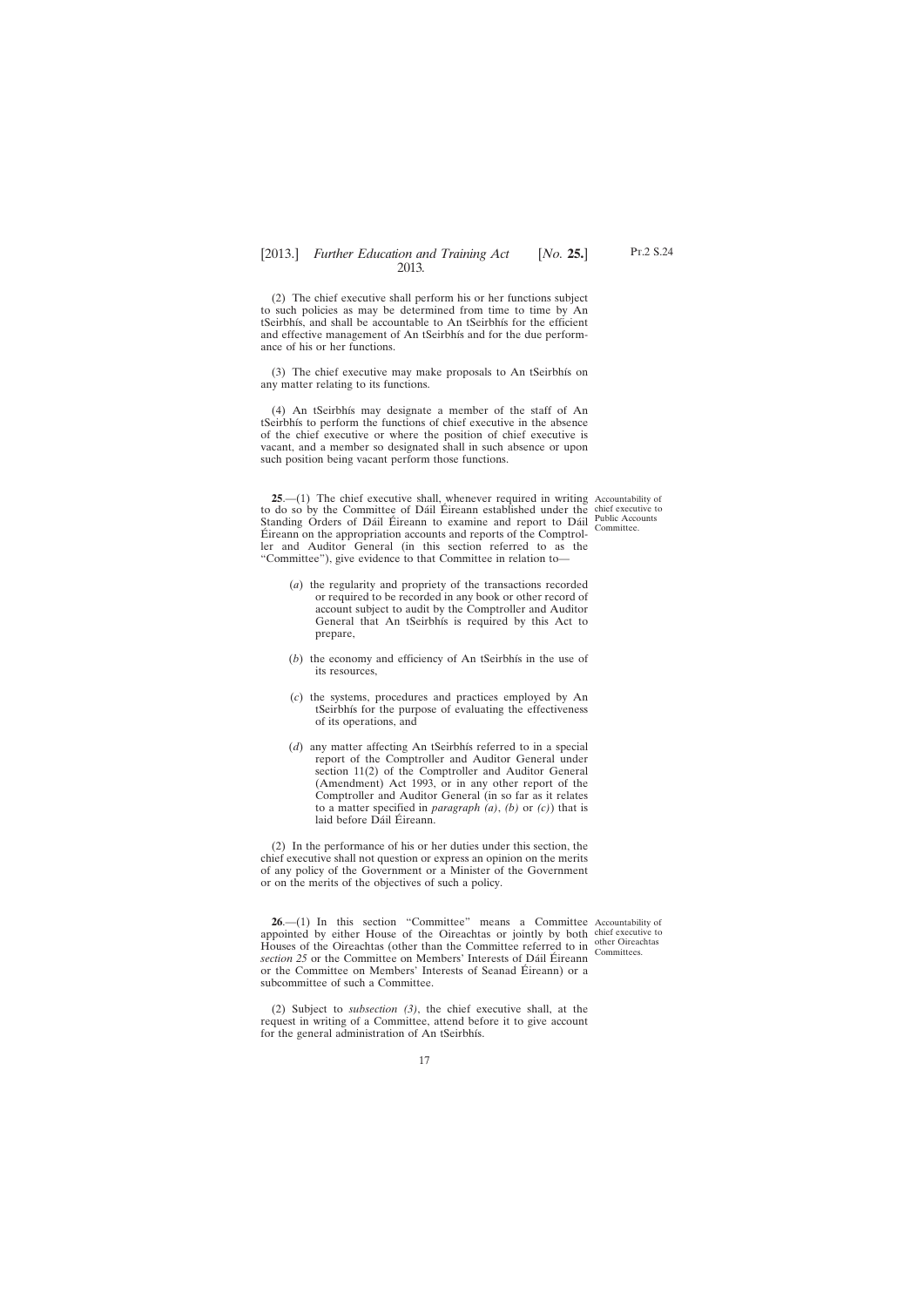<span id="page-17-0"></span>(3) The chief executive shall not be required to give account before a Committee for any matter which is or has been or may at a future time be the subject of proceedings before a court or tribunal in the State.

(4) Where the chief executive is of the opinion that a matter in respect of which he or she is requested to give an account before a Committee is a matter to which *subsection (3)* applies, he or she shall inform the Committee of that opinion and the reasons for the opinion and, unless the information is conveyed to the Committee at a time when the chief executive is before it, the information shall be so conveyed in writing.

(5) Where the chief executive has informed a Committee of his or her opinion in accordance with *subsection (4)* and the Committee does not withdraw the request referred to in *subsection (2)* in so far as it relates to a matter the subject of that opinion—

- (*a*) the chief executive may, not later than 21 days after being informed by the Committee of its decision not to do so, apply to the High Court in a summary manner for determination of the question whether the matter is one to which *subsection (3)* applies, or
- (*b*) the Chairperson of the Committee may, on behalf of the Committee, make such an application,

and the High Court shall determine the matter.

(6) Pending the determination of an application under *subsection (5)*, the chief executive shall not attend before the Committee to give account for the matter the subject of the application.

(7) If the High Court determines that the matter concerned is one to which *subsection (3)* applies, the Committee shall withdraw the request referred to in *subsection (2)*, but if the High Court determines that *subsection (3)* does not apply, the chief executive shall attend before the Committee to give account for the matter.

(8) In the performance of his or her duties under this section, the chief executive shall not question or express an opinion on the merits of any policy of the Government or a Minister of the Government or on the merits of the objectives of such a policy.

**27**.—(1) An tSeirbhís shall, with the consent of the Minister given with the approval of the Minister for Public Expenditure and Reform, appoint such and so many persons to be members of the staff of An tSeirbhís as it may from time to time determine.

(2) The terms and conditions of service of a member of the staff of An tSeirbhís shall, with the consent of the Minister given with the approval of the Minister for Public Expenditure and Reform, be such as may be determined from time to time by An tSeirbhís.

(3) There shall be paid by An tSeirbhís to the members of its staff such remuneration and allowances as, from time to time, An tSeirbhís, with the consent of the Minister given with the approval of the Minister for Public Expenditure and Reform, determines.

Staff.

18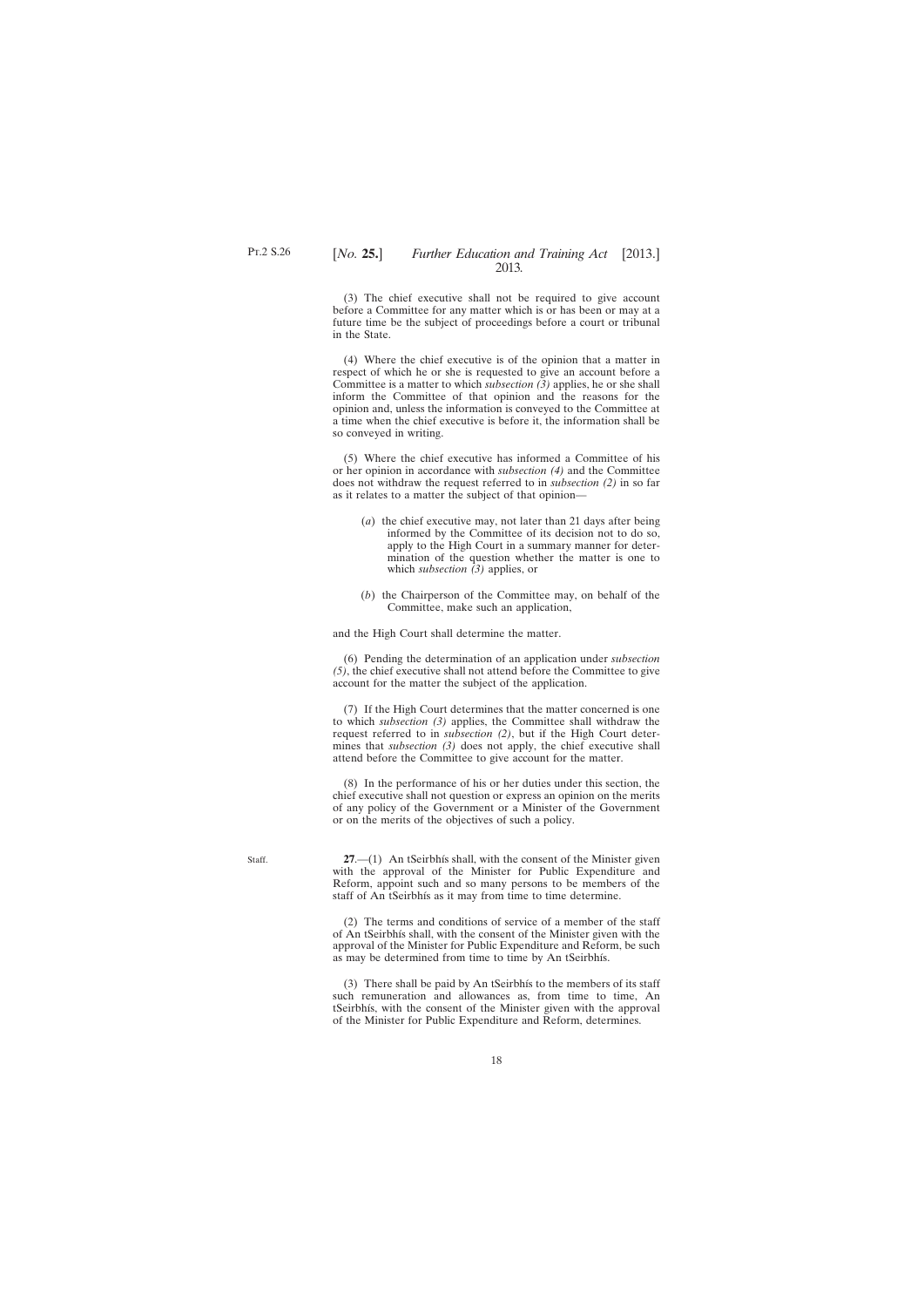<span id="page-18-0"></span>**28.**—(1) Save in accordance with a collective agreement nego- Transfer of staff to tiated with a recognised trade union or staff association, An tSeirbhís An tSeirbhís. shall accept into its employment on the establishment day each person who immediately before that day was a member of the staff of the dissolved body on such terms and conditions of service relating to remuneration as are not less favourable than the terms and conditions of service relating to remuneration to which the person was subject immediately before that day.

(2) The terms and conditions to which a person is subject upon his or her becoming a member of the staff of An tSeirbhís in accordance with *subsection (1)* shall be deemed to have been determined by An tSeirbhís in accordance with *subsection (2)* of *section 27*.

(3) In relation to persons transferred to the staff of An tSeirbhís under *subsection (1)*, previous service with the dissolved body shall be reckonable for the purposes of, but subject to any exceptions or exclusions in, the Redundancy Payments Acts 1967 to 2007, the Protection of Employees (Part-Time Work) Act 2001, the Organisation of Working Time Act 1997, the Minimum Notice and Terms of Employment Acts 1973 to 2005 and the Unfair Dismissals Acts 1977 to 2007.

**29**.—(1) As soon as may be after the establishment day, An Superannuation.tSeirbhís shall prepare and submit to the Minister a scheme or schemes for the granting of superannuation benefits to or in respect of—

- (*a*) persons who were accepted into its employment in accordance with *section 28*,
- (*b*) such other members of its staff (including the chief executive but not including persons to whom the Single Public Service Pension Scheme applies by virtue of Chapter 2 of Part 2 of the Public Service Pensions (Single Scheme and Other Provisions) Act 2012) as it considers appropriate, and
- (*c*) former members of the staff (other than those who were accepted into the employment of An tSeirbhís in accordance with *section 28*) of the dissolved body, including those who are deceased.

(2) Every such scheme shall fix the time and conditions of retirement for all persons to, or in respect of whom, superannuation benefits are payable under the scheme, and different times and conditions may be fixed in respect of different classes of persons.

(3) An tSeirbhís may at any time prepare and submit to the Minister a scheme amending or revoking a scheme previously submitted and approved under this section.

(4) A scheme or amending scheme submitted to the Minister under this section shall, if approved by the Minister with the consent of the Minister for Public Expenditure and Reform, be carried out by An tSeirbhís in accordance with its terms.

(5) (*a*) If any dispute arises as to the claim of any person to, or the amount of, any superannuation benefit pursuant to a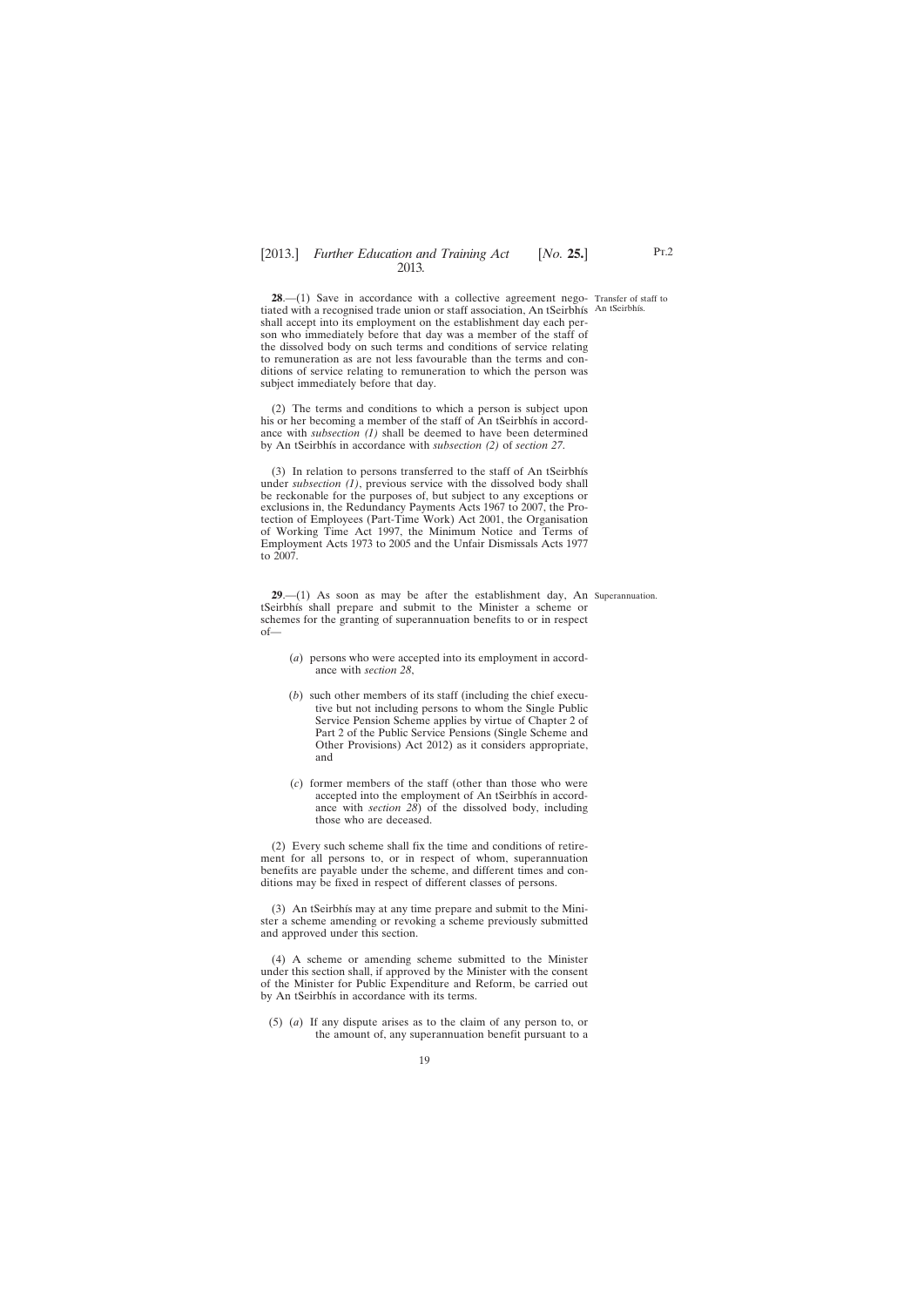scheme under this section, such dispute shall be submitted to such person and determined in such manner as may be specified in the scheme.

(*b*) A scheme under this section shall make provision for an appeal from a determination of a person referred to in *paragraph (a)* to such other person as may be specified in the scheme.

(6) A superannuation benefit shall not be granted by An tSeirbhís to or in respect of any of its staff (including the chief executive) who are members of a scheme under this section and no other arrangement shall be entered into for the provision of any superannuation benefit to such persons on their ceasing to hold office, other than in accordance with such scheme or schemes submitted and approved under this section or an arrangement approved by the Minister and the Minister for Public Expenditure and Reform.

- (7) (*a*) Save in accordance with a collective agreement negotiated with a recognised trade union or staff association and approved by the Minister with the consent of the Minister for Public Expenditure and Reform, a scheme under *subsection (1)* shall, as respects—
	- (i) a person accepted into the employment of An tSeirbhís in accordance with *section 28*, or
	- (ii) a former member of the staff of the dissolved body referred to in *paragraph (c)* of *subsection (1)*,

provide for the granting to or in respect of him or her of superannuation benefits upon and subject to such terms and conditions as are not less favourable to him or her than the terms and conditions in relation to the grant of such benefits that applied to him or her immediately before the establishment day.

- (*b*) Any period of service by a person as a member of the staff of the dissolved body which was a period of reckonable service for the purposes of a scheme for the granting of superannuation benefits to or in respect of members of the staff of the dissolved body shall be regarded as a period of reckonable service for the purposes of any scheme under *subsection (1)*.
- (8) (*a*) Where, in the period beginning on the establishment day and ending immediately before the commencement of a scheme under this section, a superannuation benefit falls due for payment to or in respect of a person who was accepted into the employment of An tSeirbhís in accordance with *section 28*, the benefit shall be calculated and paid by An tSeirbhís in accordance with such scheme, arrangements or enactments in relation to superannuation, as applied to the person immediately before the establishment day and, for that purpose, his or her pensionable service with An tSeirbhís shall be aggregated with his or her previous pensionable service.
	- (*b*) Where, in the period beginning on the establishment day and ending immediately before the commencement of a scheme under this section, a superannuation benefit falls due for payment to or in respect of a person (including a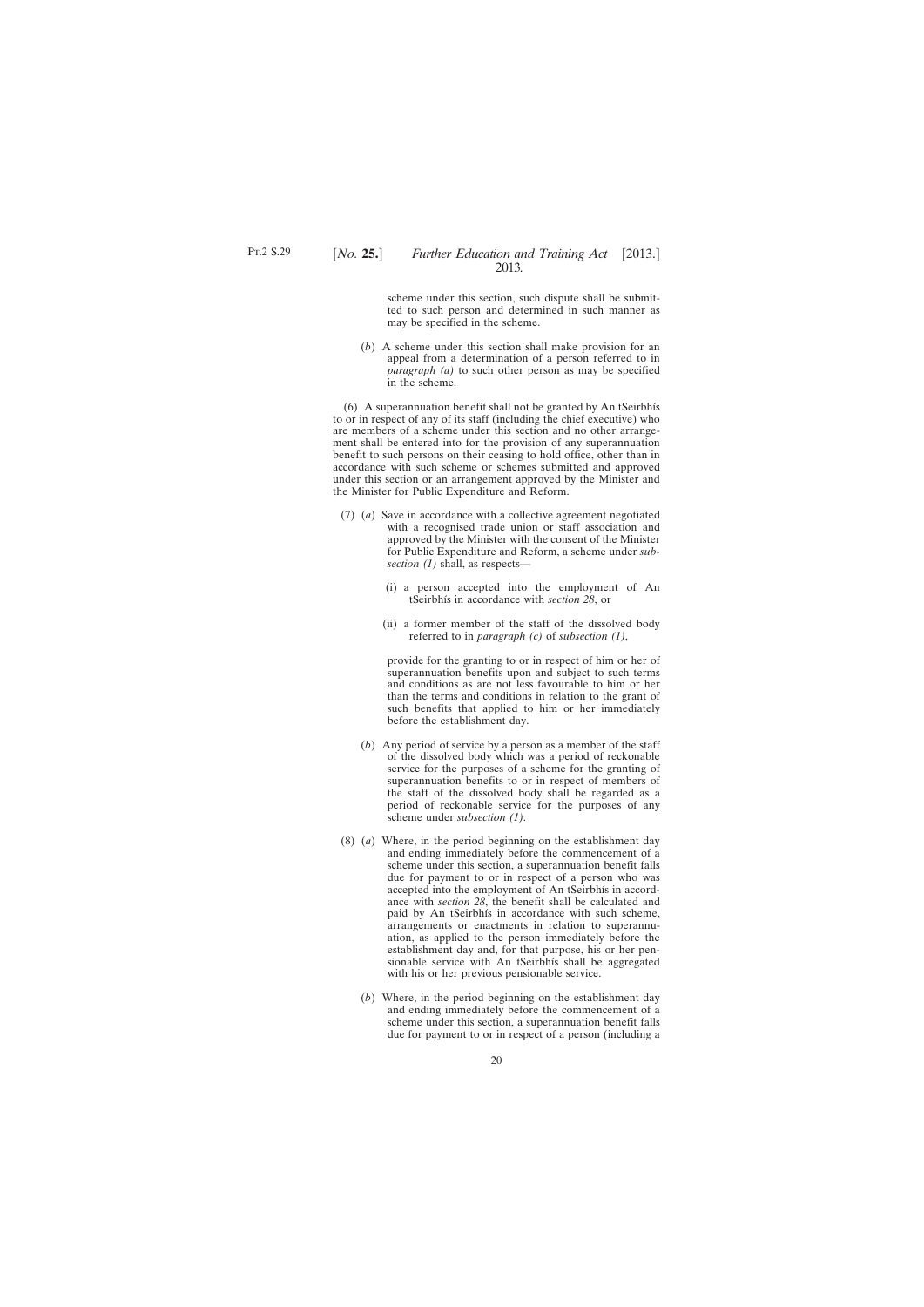<span id="page-20-0"></span>person who is deceased) who was a member of the staff of the dissolved body but was not accepted into the employment of An tSeirbhís in accordance with *section 28*, the benefit shall be calculated and paid by An tSeirbhís in accordance with such scheme, arrangements or enactments in relation to superannuation, as applied to the person immediately before the establishment day.

(9) The Minister shall cause every scheme submitted and approved under this section to be laid before each House of the Oireachtas as soon as may be after it is approved, and if either such House within the next 21 days on which that House sits after the scheme is laid before it, passes a resolution annulling the scheme, the scheme shall be annulled accordingly, but without prejudice to anything previously done thereunder.

**30**.—(1) An tSeirbhís shall—

#### Strategy statement.

Pt.2 S.29

- (*a*) not later than 6 months after the commencement of this section, prepare and submit to the Minister a strategy statement in respect of the period of 3 years immediately following the year in which the strategy statement is so submitted, and
- (*b*) not later than 3 months before each third anniversary of the submission to the Minister in accordance with this subsection of the strategy statement for the time being in effect, prepare and submit to the Minister a strategy statement in respect of the period of 3 years immediately following the year in which the strategy statement is so submitted.

(2) The Minister shall, as soon as practicable after a strategy statement has been submitted to him or her under *subsection (1)*, cause a copy of it to be laid before each House of the Oireachtas.

(3) An tSeirbhís shall ensure that, as soon as practicable after copies of a strategy statement are laid before both Houses of the Oireachtas in accordance with *subsection (2)*, the strategy statement is published on the internet.

- (4) In this section "strategy statement" means a statement that—
	- (*a*) specifies the key objectives, outputs and related strategies, including use of resources, of An tSeirbhís, and
	- (*b*) is prepared in a form and manner that is in accordance with any directions issued from time to time by the Minister.

**31.**—(1) An tSeirbhís shall keep in such form as may be approved Accounts of An by the Minister with the consent of the Minister for Public Expendi-tSeirbhís. ture and Reform all proper and usual accounts of all money received or expended by it and, in particular, shall keep in such form as aforesaid all such special accounts as the Minister may, with the consent of the Minister for Public Expenditure and Reform, from time to time direct.

(2) Accounts kept in accordance with this section shall be submitted, not later than 1 March in the year immediately following the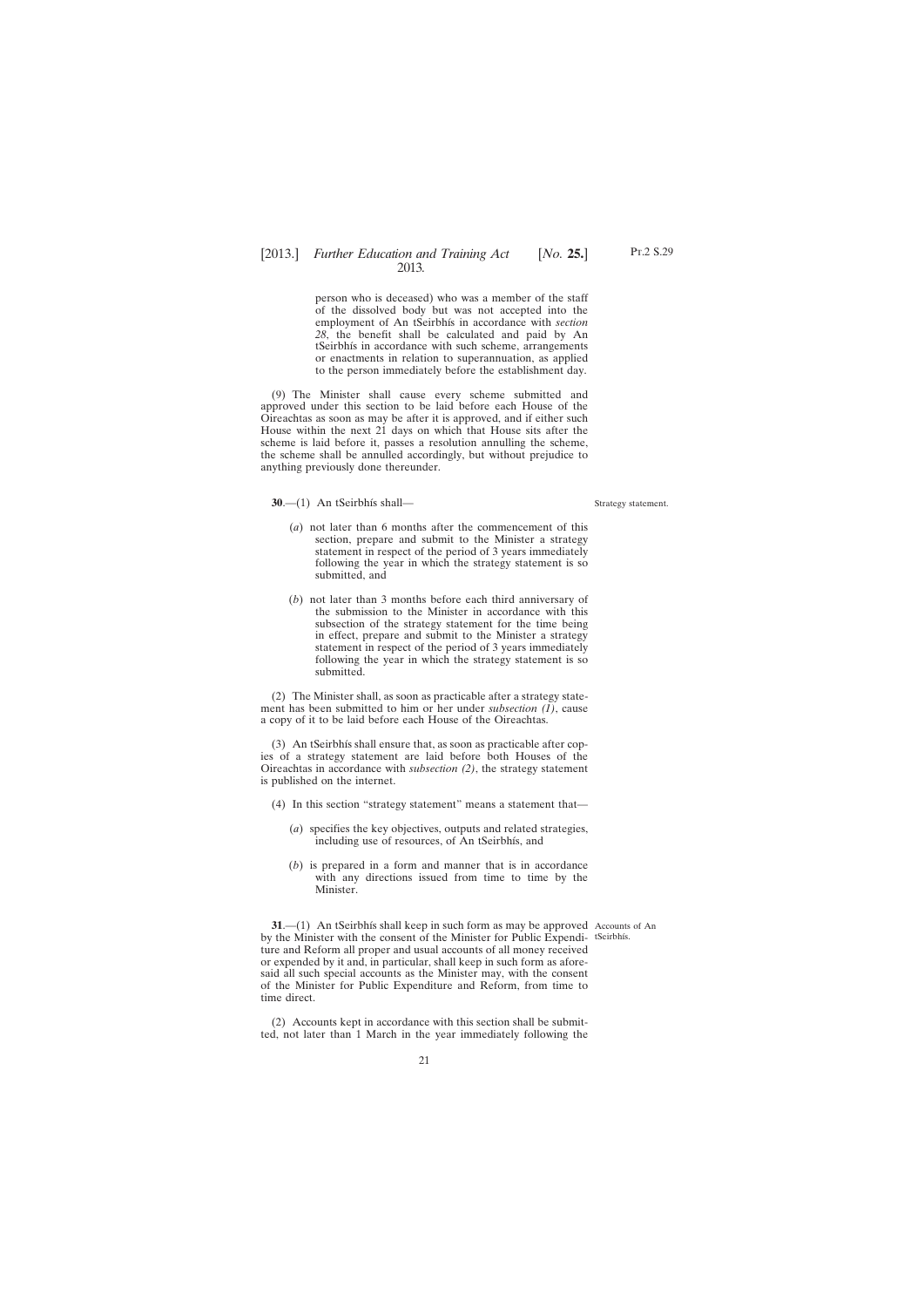Annual report.

Gifts.

#### <span id="page-21-0"></span>[*No.* **25.**] *Further Education and Training Act* [2013.] 2013*.*

financial year to which they relate or on such earlier date as the Minister may, from time to time, specify, to the Comptroller and Auditor General for audit and, immediately after the audit, a copy of the accounts, and of such other (if any) accounts as the Minister, after consultation with the Minister for Public Expenditure and Reform, may direct and a copy of the Comptroller and Auditor General's report on the accounts shall be presented to the Minister who shall, as soon as may be after they are so presented, cause copies thereof to be laid before each House of the Oireachtas.

**32**.—(1) An tSeirbhís shall not later than 31 May, or such other date as the Minister may specify in writing, in each year prepare and submit to the Minister a report on its activities in the immediately preceding year, and the Minister shall, as soon as may be after receiving the report, cause copies of the report to be laid before each House of the Oireachtas.

(2) An tSeirbhís shall arrange for a report laid before both Houses of the Oireachtas in accordance with *subsection (1)* to be published on the internet as soon as practicable after copies of the report are so laid.

**33**.—(1) An tSeirbhís may, with the consent of the Minister and the Minister for Public Expenditure and Reform, accept gifts of money, land or other property upon such trusts or conditions (if any) as may be specified by the donor.

(2) An tSeirbhís shall not accept a gift if the trusts or conditions attaching to it would be inconsistent with its functions.

Protection of persons who report certain matters.

**34**.—(1) Where a person communicates his opinion, whether in writing or otherwise, to a member of the Garda Síochána, the Minister or a member of An tSeirbhís that—

- (*a*) an offence under this Act has been or is being committed or any provision of this Act has been or is being contravened,
- (*b*) an offence under any other enactment has been or is being committed, or any other enactment or rule of law has been or is being contravened, in relation to An tSeirbhís,
- (*c*) there has been other serious wrongdoing in relation to An tSeirbhís,

then, unless the person acts in bad faith, he or she shall not be regarded as having committed any breach of duty towards any other person, and no person shall have a cause of action against the firstmentioned person in respect of that communication.

(2) Where a person communicates his opinion, whether in writing or otherwise, to the Minister that a direction given by the Minister under this Act has been or is being contravened then, unless the person acts in bad faith, he or she shall not be regarded as having committed any breach of duty towards any other person, and no person shall have a cause of action against the first-mentioned person in respect of that communication.

<sup>(3)</sup> This section applies to a communication—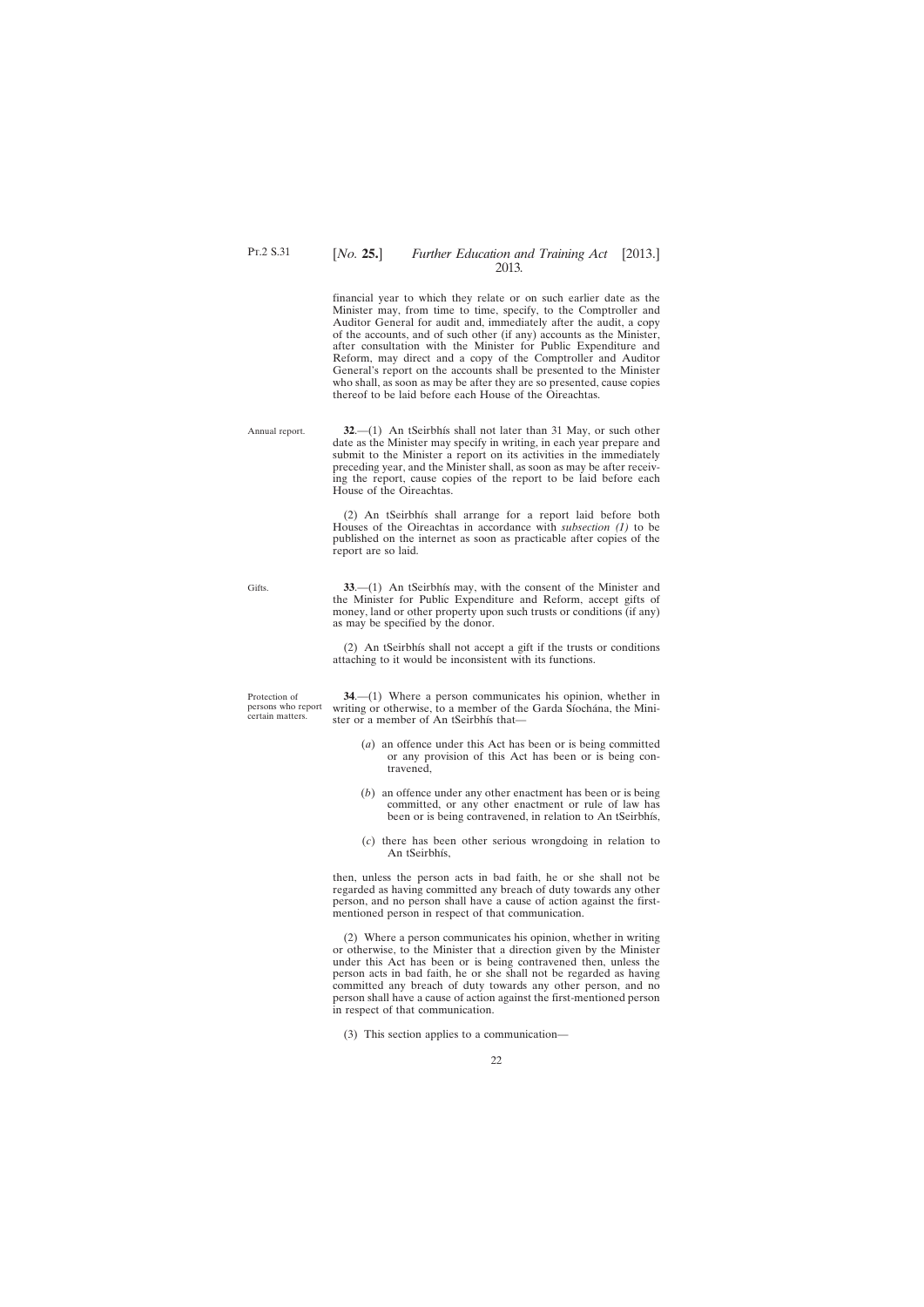- <span id="page-22-0"></span>(*a*) that would, but for this section, constitute a breach of duty by the person who made it, or
- (*b*) in respect of which, another person would, but for this section, have a cause of action against the person who made it.

**35.**—(1) An employer shall not penalise or threaten penalisation Prohibition on against an employee for penalisation.

- (*a*) making a complaint to a member of the Garda Síochána or a member of An tSeirbhís that a provision of this Act, or any enactment or other rule of law, has been or is being contravened,
- (*b*) making a complaint to the Minister that a direction given by him under this Act has been or is being contravened,
- (*c*) making a complaint to a member of An tSeirbhís that there has been serious wrongdoing in relation to An tSeirbhís,
- (*d*) giving evidence in any proceedings under this Act or any other enactment, or
- (*e*) giving notice of his intention to do any of the things referred to in the preceding paragraphs.

(2) The *Schedule* shall have effect for the purposes of *subsection (1)*.

(3) If the penalisation of an employee, in contravention of *subsection (1)*, constitutes a dismissal of the employee within the meaning of the Unfair Dismissals Acts 1977 to 2007, relief may not be granted to the employee in respect of that penalisation both under the *Schedule* and under those Acts.

(4) In this section—

"employee" means, in relation to An tSeirbhís, a member of the staff of An tSeirbhís;

"employer" means An tSeirbhís;

"penalisation" means any act or omission by an employer or a person acting on behalf of an employer that affects an employee to his detriment with respect to any term or condition of his employment, and, without prejudice to the generality of the foregoing, includes—

- (*a*) suspension, lay-off or dismissal including a dismissal within the meaning of the Unfair Dismissals Acts 1977 to 2007, or the threat of suspension, lay-off or dismissal,
- (*b*) demotion or loss of opportunity for promotion,
- (*c*) transfer of duties, change of location of place of work, reduction in wages or change in working hours,
- (*d*) imposition or administration of any discipline, reprimand or other penalty (including a financial penalty), and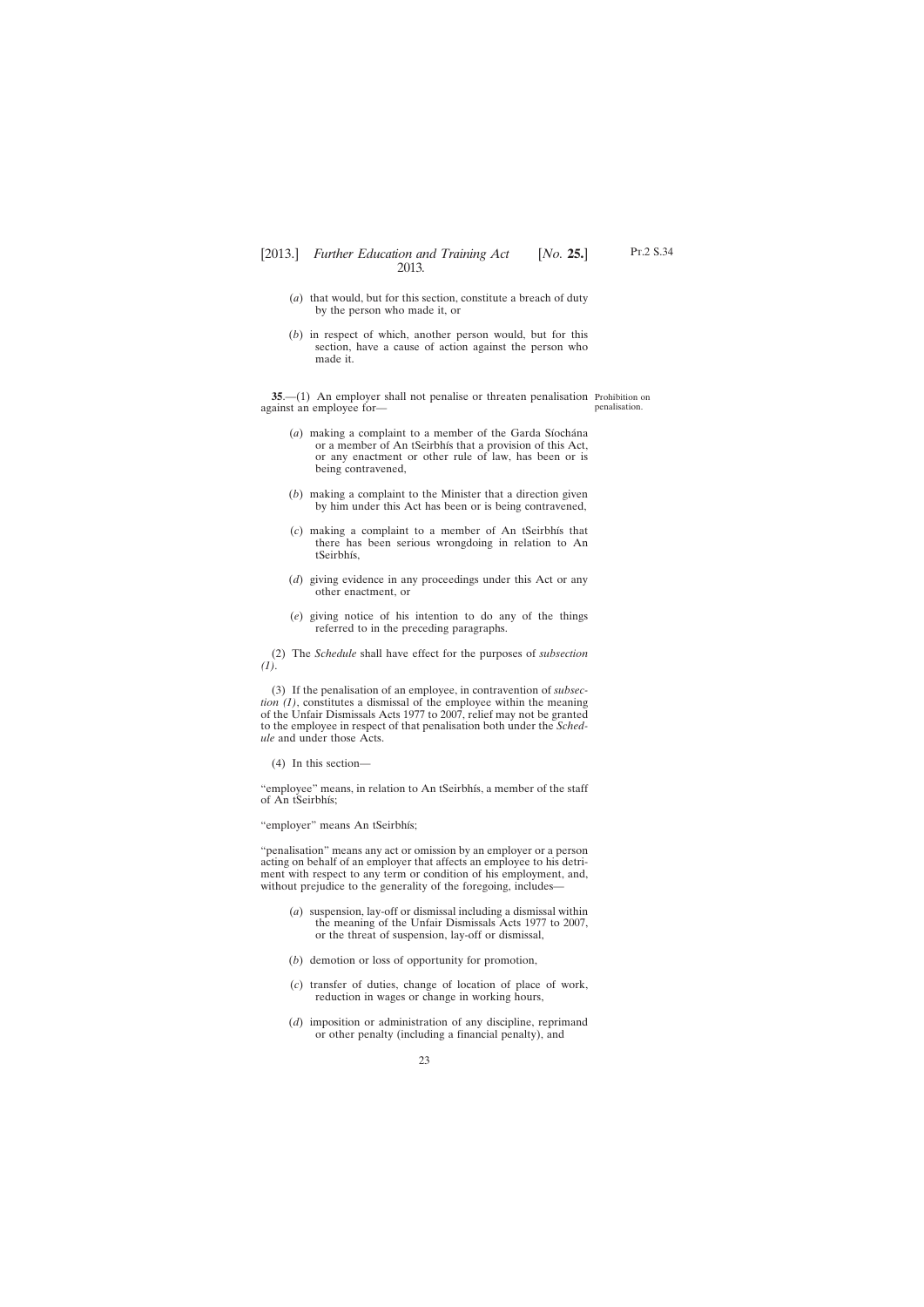(*e*) coercion or intimidation.

<span id="page-23-0"></span>False statements.

**36**.—(1) A person who states to a member of the Garda Síochána or a member of An tSeirbhís that—

- (*a*) an offence under this Act or any other enactment has been or is being committed,
- (*b*) a provision of this Act, a provision of any other enactment or any rule of law has been or is being contravened, or
- (*c*) there has been serious wrongdoing by any person in relation to An tSeirbhís,

knowing the statement to be false shall be guilty of an offence.

(2) A person guilty of an offence under this section shall be liable—

- (*a*) on summary conviction, to a class A fine or imprisonment for a term not exceeding 12 months or both, or
- (*b*) on conviction on indictment, to a fine not exceeding €100,000 or imprisonment for a term not exceeding  $\overline{3}$ years or both.

#### PART 3

Dissolution of An Foras Áiseanna Saothair

Dissolution of An Foras Áiseanna Saothair.

**37**.—(1) An Foras Áiseanna Saothair (in this Act referred to as the "dissolved body") is dissolved.

(2) *Section 25* shall apply to the person who immediately before the establishment day performed the functions of accounting officer of the dissolved body subject to the modifications that—

- (*a*) references in that section to the chief executive shall be construed as references to that person, and
- (*b*) references to An tSeirbhís shall be construed as references to the dissolved body.

(3) This section shall come into operation on the establishment day.

Transfer of functions to An tSeirbhís.

- **38**.—(1) (*a*) All functions (other than functions under the Act of 1987) that, immediately before the establishment day, were vested in the dissolved body are transferred to An tSeirbhís.
	- (*b*) The functions conferred on the dissolved body by virtue of subsection (2) of section 4 of the Act of 1987 are transferred to An tSeirbhís.
	- (*c*) References in any enactment or instrument under an enactment to An Foras Áiseanna Saothair (howsoever described) shall be construed as references to An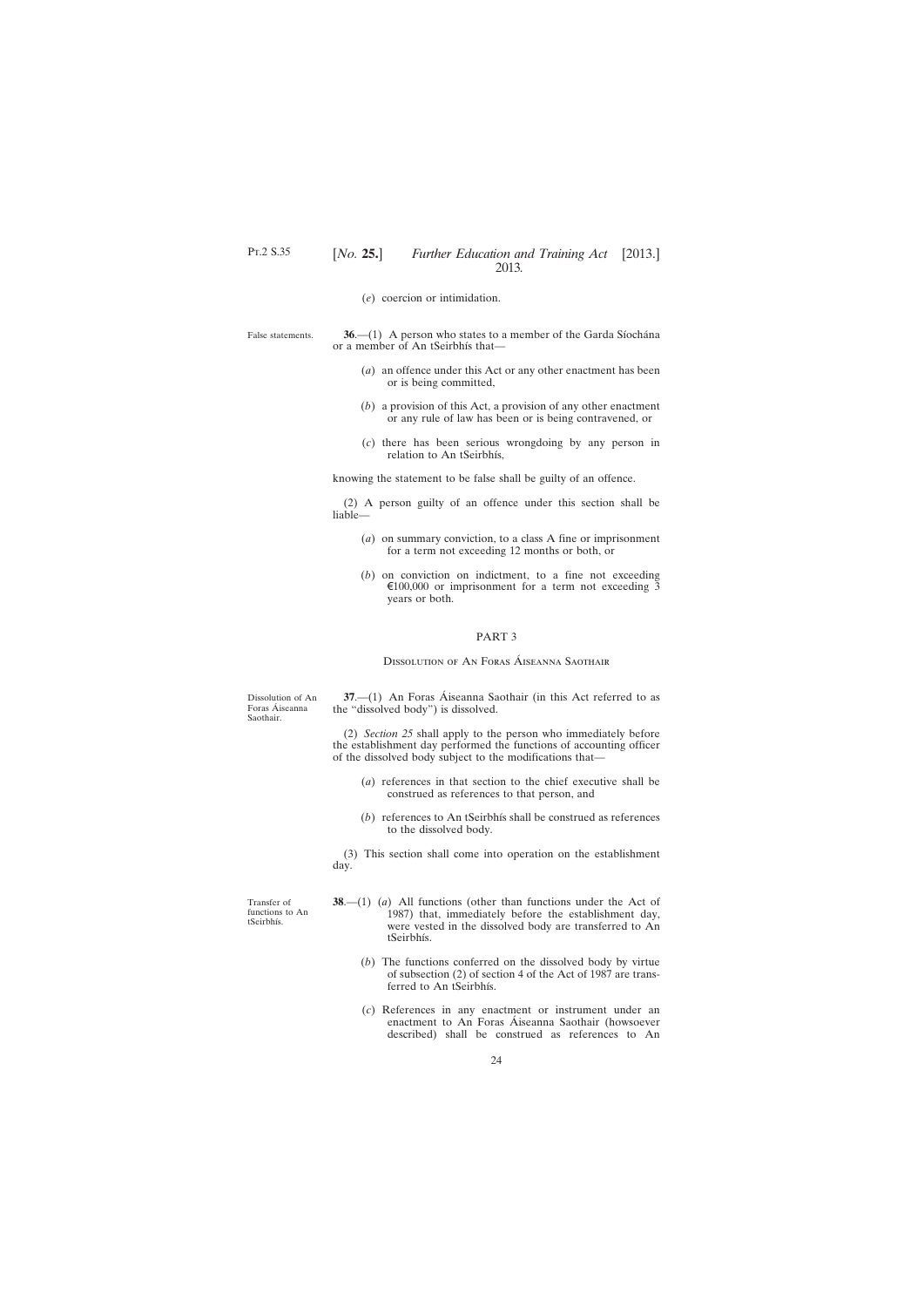Pt.3 S.38

tSeirbhís save where other provision is made as respects the construction of the first-mentioned references by any enactment passed before the passing of this Act.

<span id="page-24-0"></span>(2) This section shall come into operation on the establishment day.

**39**.—(1) On the establishment day, all lands that, immediately Transfer of land before that day, were vested in the dissolved body and all rights, and other property. powers and privileges relating to or connected with such lands shall, without any conveyance or assignment, stand vested in An tSeirbhís for all the estate or interest therein that, immediately before the establishment day, was vested in the dissolved body, but subject to all trusts and equities affecting the lands continuing to subsist and being capable of being performed.

(2) On the establishment day all property (other than land), including choses-in-action, that immediately before that day, was vested in the dissolved body shall stand vested in An tSeirbhís without any assignment.

(3) Every chose-in-action vested in An tSeirbhís by virtue of *subsection (2)* may, on and from the establishment day, be sued on, recovered or enforced by An tSeirbhís in its own name, and it shall not be necessary for An tSeirbhís, or the dissolved body, to give notice to any person bound by the chose-in-action of the vesting effected by that subsection.

**40**.—(1) All rights and liabilities of the dissolved body subsisting Transfer of rights immediately before the establishment day and arising by virtue of and liabilities, and any contract or commitment (expressed or implied) shall on that day stand transferred to An tSeirbhís.

continuation of leases, licences and permissions granted by dissolved body.

(2) Every right and liability transferred by *subsection (1)* to An tSeirbhís may, on and after the establishment day, be sued on, recovered or enforced by or against An tSeirbhís in its own name, and it shall not be necessary for An tSeirbhís, or the dissolved body, to give notice to the person whose right or liability is transferred by that subsection of such transfer.

(3) Every lease, licence, wayleave or permission granted by the dissolved body in relation to land or other property vested in An tSeirbhís by or under this Act, and in force immediately before the establishment day, shall continue in force as if granted by An tSeirbhís.

**41**.—(1) A claim in respect of any loss or injury alleged to have Liability for loss been suffered by any person arising out of the performance before occurring before the establishment day of any of the functions of the dissolved body shall on and after that day, lie against An tSeirbhís and not against the dissolved body. establishment day.

(2) Any legal proceedings pending immediately before the establishment day to which the dissolved body is a party, shall be continued, with the substitution in the proceedings of An tSeirbhís, in so far as they so relate, for the dissolved body.

(3) Where, before the establishment day, agreement has been reached between the parties concerned in settlement of a claim to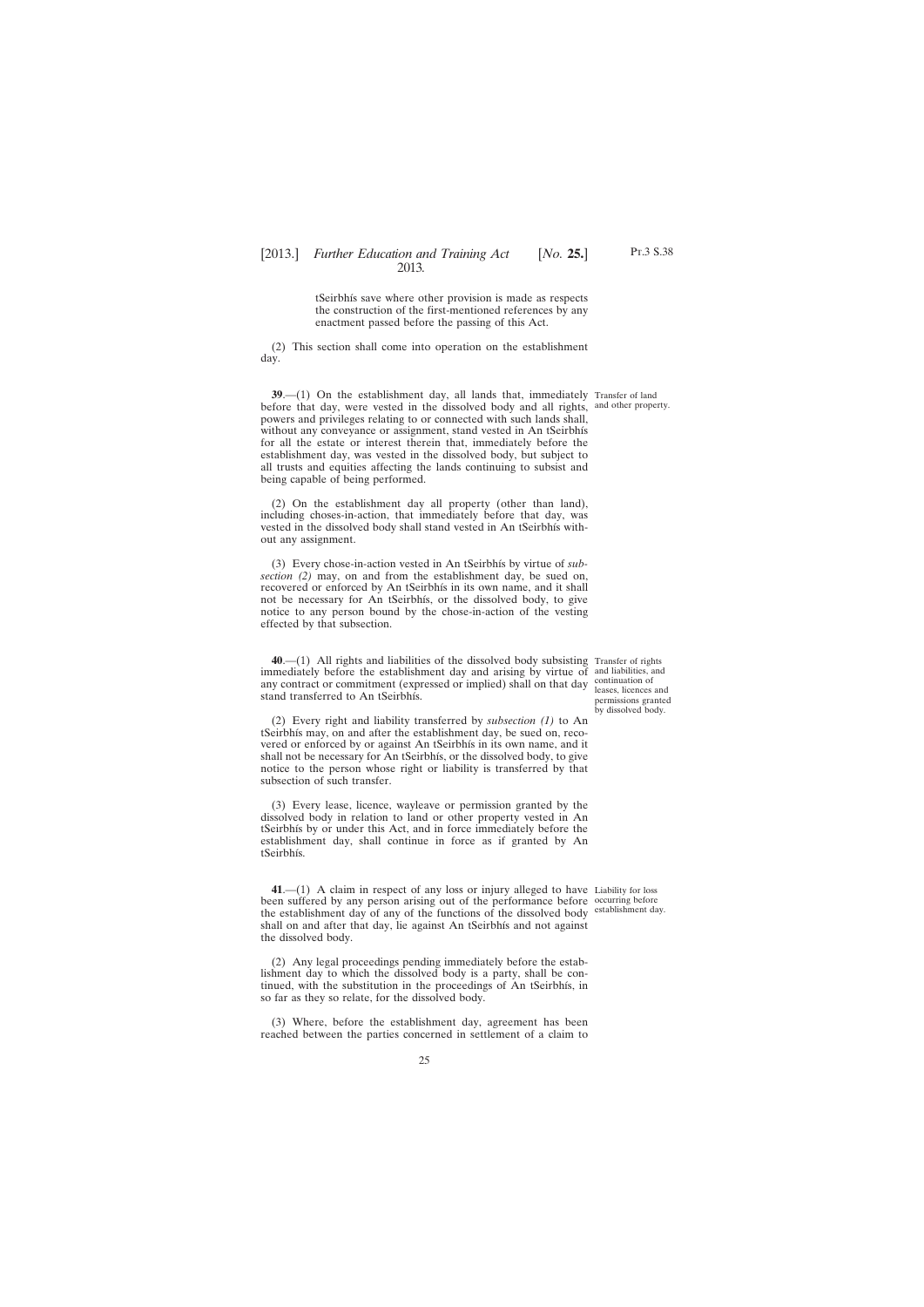<span id="page-25-0"></span>which *subsection (1)* relates, the terms of which have not been implemented, or judgment in such a claim has been given in favour of a person but has not been enforced, the terms of the agreement or judgment, as the case may be, shall, in so far as they are enforceable against the dissolved body, be enforceable against An tSeirbhís and not the dissolved body.

(4) Any claim made or proper to be made by the dissolved body in respect of any loss or injury arising from the act or default of any person before the establishment day shall be regarded as having been made by or proper to be made by An tSeirbhís and may be pursued and sued for by An tSeirbhís as if the loss or injury had been suffered by An tSeirbhís.

Provisions consequent upon transfer of functions, assets and liabilities to An tSeirbhís.

**42**.—(1) Anything commenced and not completed before the establishment day by or under the authority of the dissolved body may, in so far as it relates to a function transferred to An tSeirbhís under *section 38*, be carried on or completed on or after the establishment day by An tSeirbhís.

(2) Every instrument made under an enactment and every document (including any certificate) granted or made, in the performance of a function transferred by *section 38*, shall, if and in so far as it was operative immediately before the establishment day, have effect on and after that day as if it had been granted or made by An tSeirbhís.

(3) References to An Foras Áiseanna Saothair in the memorandum or articles of association of any company (except where they relate to a function transferred to the Minister for Social Protection under the Social Welfare and Pensions Act 2010) shall, on and after the establishment day, be construed as references to An tSeirbhís.

(4) Any money, stocks, shares or securities transferred by *section 39* that immediately before the establishment day were standing in the name of the dissolved body shall, on the request of An tSeirbhís be transferred into its name.

(5) A certificate signed by the Minister that any property, right or liability has or, as the case may be, has not vested in An tSeirbhís under *section 39* or *40* shall be sufficient evidence, unless the contrary is shown, of the fact so certified for all purposes.

Final accounts and final annual report of dissolved body.

**43**.—(1) An tSeirbhís shall, in respect of the period specified under *subsection* (3), prepare final accounts of the dissolved body.

(2) An tSeirbhís shall submit the final accounts to the Comptroller and Auditor General for audit not later than 3 months after the establishment day.

(3) For the purposes of *subsection (1)*, the Minister may specify a period that is longer or shorter than a financial year of the dissolved body.

(4) An tSeirbhís shall prepare the final annual report for the dissolved body and submit the report to the Minister not later than 5 months after the establishment day.

(5) *Section 32* shall apply with the necessary modifications in relation to an annual report prepared under this section.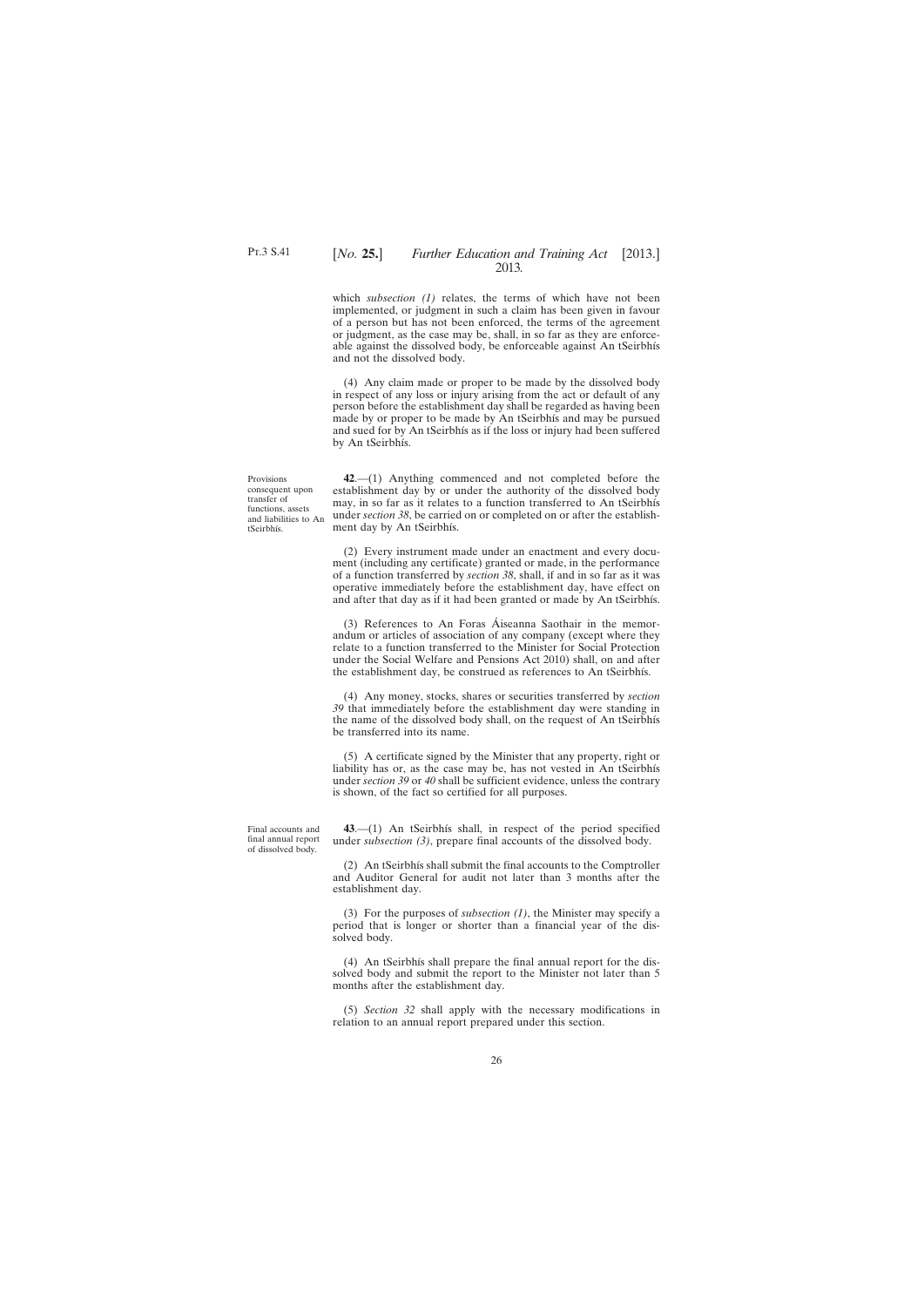<span id="page-26-0"></span>**44**.—(1) A scheme prepared under any enactment by the dis-Saver in respect of solved body that was in force immediately before the establishment certain schemes. day shall continue in force on and after that day.

(2) A scheme under any enactment that was altered by the dissolved body and that was in force immediately before the establishment day, shall continue in force on and after that day as so altered.

(3) For the avoidance of doubt, An tSeirbhís may amend or revoke a scheme to which this section applies under and in accordance with the enactment under which the scheme was prepared.

#### PART 4

#### **MISCELLANEOUS**

**45**.—In this Part "property vesting day" has the meaning assigned Definition. to it by *section 47*.

**46.**—(1) The Minister may designate for employment by an edu- Transfer of staff cation and training board specified by him or her a person who is a from An tSeirbhís member of the staff of An tSeirbhís. to training body.

(2) The Minister may designate for employment by an education and training board specified by him or her a person who is a fixedterm employee (within the meaning of the Protection of Employees (Fixed-Term Work) Act 2003) of An tSeirbhís.

(3) Save in accordance with a collective agreement negotiated with a recognised trade union or staff association and approved by the Minister with the consent of the Minister for Public Expenditure and Reform, an education and training board shall accept into its employment on the employment transfer day in accordance with this section any person who immediately before that day is a member of the staff of An tSeirbhís and is designated by the Minister for employment by that education and training board, on such terms and conditions of service relating to remuneration as are not less favourable than the terms and conditions of service relating to remuneration to which the person was subject immediately before that day.

(4) Save in accordance with a collective agreement negotiated with a recognised trade union or staff association and approved by the Minister with the consent of the Minister for Public Expenditure and Reform, the entitlement to any superannuation benefit of a person who was—

- (*a*) accepted into the employment of An tSeirbhís in accordance with *section 28*, and
- (*b*) subsequently designated under this section and accepted into the employment of an education and training board,

shall be determined, and the benefit shall be calculated and paid, by the education and training board in accordance with such scheme, arrangements or enactments in relation to superannuation, as applied to the person immediately before the employment transfer day and, for that purpose, his or her pensionable service with the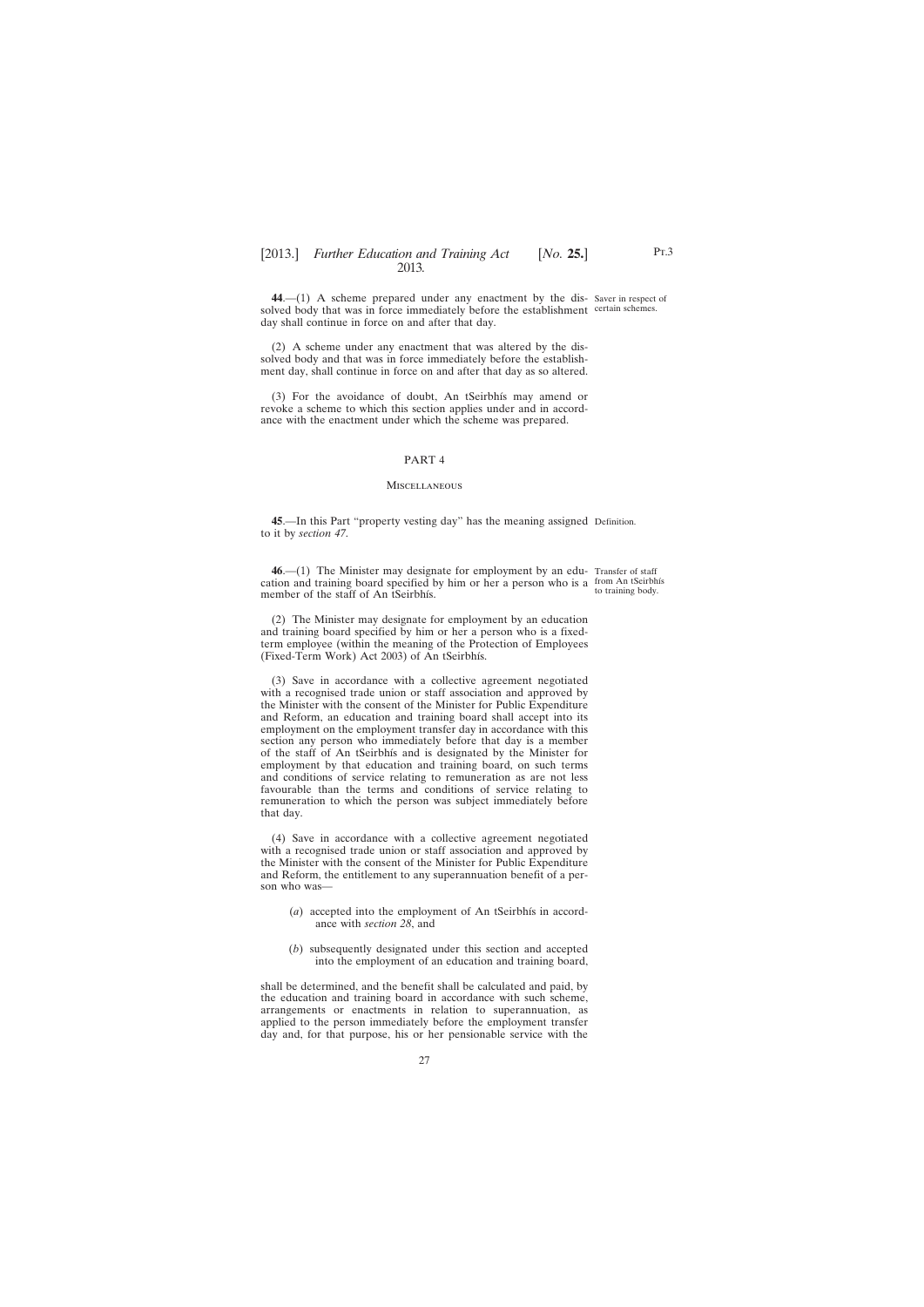<span id="page-27-0"></span>education and training board shall be aggregated with his or her previous pensionable service (including his or her pensionable service with An tSeirbhís).

(5) In relation to persons who were accepted into the employment of an education and training board in accordance with this section, previous service with the dissolved body and previous service with An tSeirbhís shall be reckonable for the purposes of, but subject to any exceptions or exclusions in, the Redundancy Payments Acts 1967 to 2007, the Protection of Employees (Part-Time Work) Act 2001, the Organisation of Working Time Act 1997, the Minimum Notice and Terms of Employment Acts 1973 to 2005 and the Unfair Dismissals Acts 1977 to 2007.

(6) In this section "employment transfer day" means, in relation to—

- (*a*) an education and training board specified by the Minister, and
- (*b*) a member of the staff of An tSeirbhís to whom a designation under this section applies as respects that education and training board,

such date as may be specified in writing by the Minister.

Transfer of land and other property to education and training boards.

**47**.—(1) The Minister may, from time to time, by order, appoint a day (in this section referred to as a "property vesting day") for the purposes of this section and different property vesting days may be so appointed in relation to different education and training boards.

(2) An order under this section shall designate such land or other property of An tSeirbhís and such education and training board as the Minister may determine for the purposes of this section.

(3) On a property vesting day any land designated by the order and all rights, powers and privileges relating to or connected with such land shall, without any conveyance or assignment, stand vested in the education and training board designated by the order for all the estate or interest therein that, immediately before that day, was vested in An tSeirbhís, but subject to all trusts and equities affecting the land continuing to subsist and being capable of being performed.

(4) On a property vesting day all property (other than land), including choses-in-action, designated by the order that immediately before that day, was vested in An tSeirbhís shall, without any assignment, stand vested in the education and training board designated by the order.

(5) Every chose-in-action vested in an education and training board by virtue of *subsection (4)* may, on and after the property vesting day concerned, be sued on, recovered or enforced by the education and training board in its own name, and it shall not be necessary for the education and training board or An tSeirbhís to give notice to any person bound by the chose-in-action of the vesting effected by that subsection.

(6) All functions of An tSeirbhís connected with any land or other property standing vested in an education and training board by virtue of this section shall, from the property vesting day concerned, be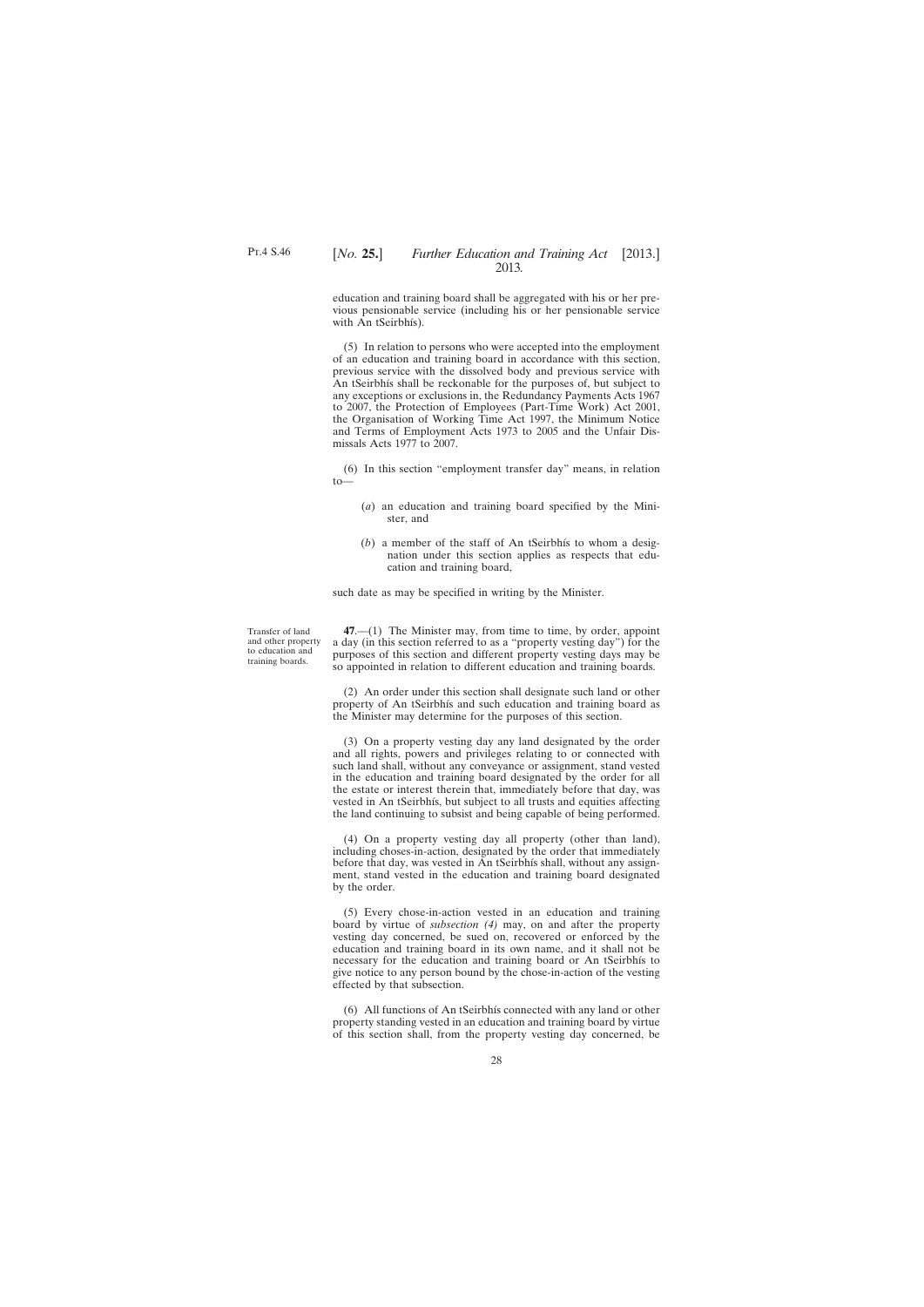<span id="page-28-0"></span>performable by that education and training board in relation to such land or property.

48.—(1) All rights and liabilities of An tSeirbhís—

- (*a*) subsisting immediately before a property vesting day, and
- $(b)$  arising by virtue of any contract or commitment by An tSeirbhís. (expressed or implied)—
	- (i) relating to any land or property designated by the order under *section 47* that appointed that day, or
	- (ii) for the provision of a service that immediately before that day was provided on land so designated,

shall on that day stand transferred to the education and training board designated by that order.

(2) Every right and liability transferred by *subsection (1)* to an education and training board may, on and after the property vesting day on which the right or liability stood transferred, be sued on, recovered or enforced by or against the education and training board concerned in its own name, and it shall not be necessary for the education and training board or An tSeirbhís to give notice to the person whose right or liability is transferred by that subsection of its transfer.

(3) Every lease, licence, wayleave or permission granted by An tSeirbhís in relation to land or other property vested in an education and training board by or under this Act, and in force immediately before the property vesting day concerned, shall continue in force as if granted by that education and training board.

**49**.—Anything commenced and not completed before a property Provisions vesting day by or under the authority of An tSeirbhís may, in so far consequent upon as it relates to a function transferred to an education and training  $\frac{\text{transfer of}}{\text{functions}}$ board on that day under *subsection (6)* of *section 47* be carried on or and liabilities to An completed on or after that day by that education and training board. tSeirbhís.

functions, assets

**50**.—The Freedom of Information Act 1997 is amended by—

Amendment of Freedom of Information Act 1997.

- (*a*) the insertion, in subparagraph (2) of paragraph 1 of the First Schedule, of "An tSeirbhís Oideachais Leanúnaigh agus Scileanna", and
- (*b*) the insertion—
	- (i) in column (2) of Part I of the Third Schedule, of "the *Further Education and Training Act 2013*", and
	- (ii) in column (3) of that Part opposite the mention in the said column (2) of the *Further Education and Training Act 2013*, of "*section 18*".

29

Pt.4 S.47

Transfer of rights and liabilities, and continuation of leases, licences and permissions granted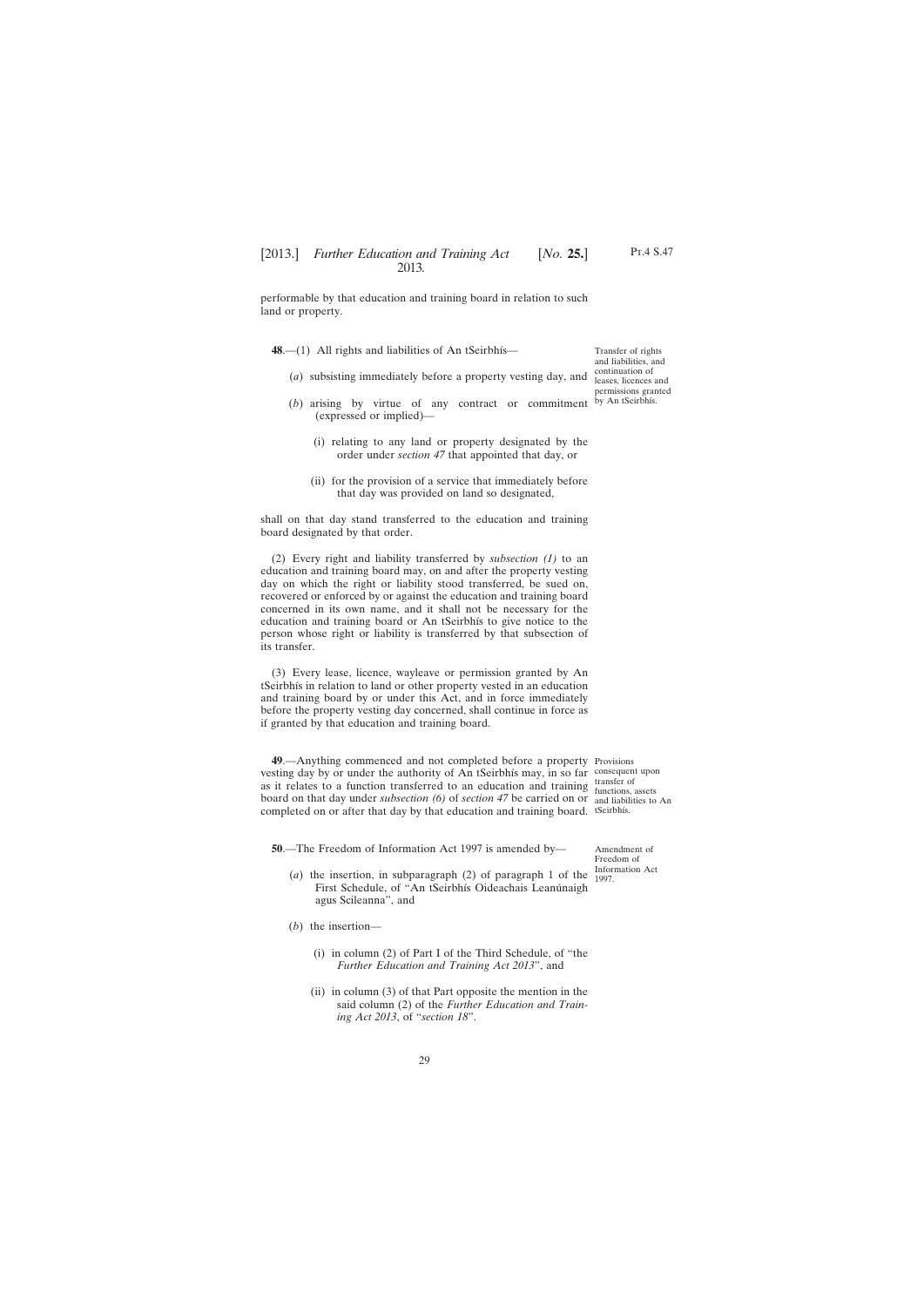Amendment of section 52 of Qualifications and Quality Assurance (Education and Training) Act 2012.

**51**.—Section 52 of the Qualifications and Quality Assurance (Education and Training) Act 2012 is amended, in subsection (2), by the insertion of the following paragraph:

> "(*aa*) an education and training board established by section 9 of the Education and Training Boards Act 2013;".

<span id="page-29-0"></span>P<sub>T.4</sub>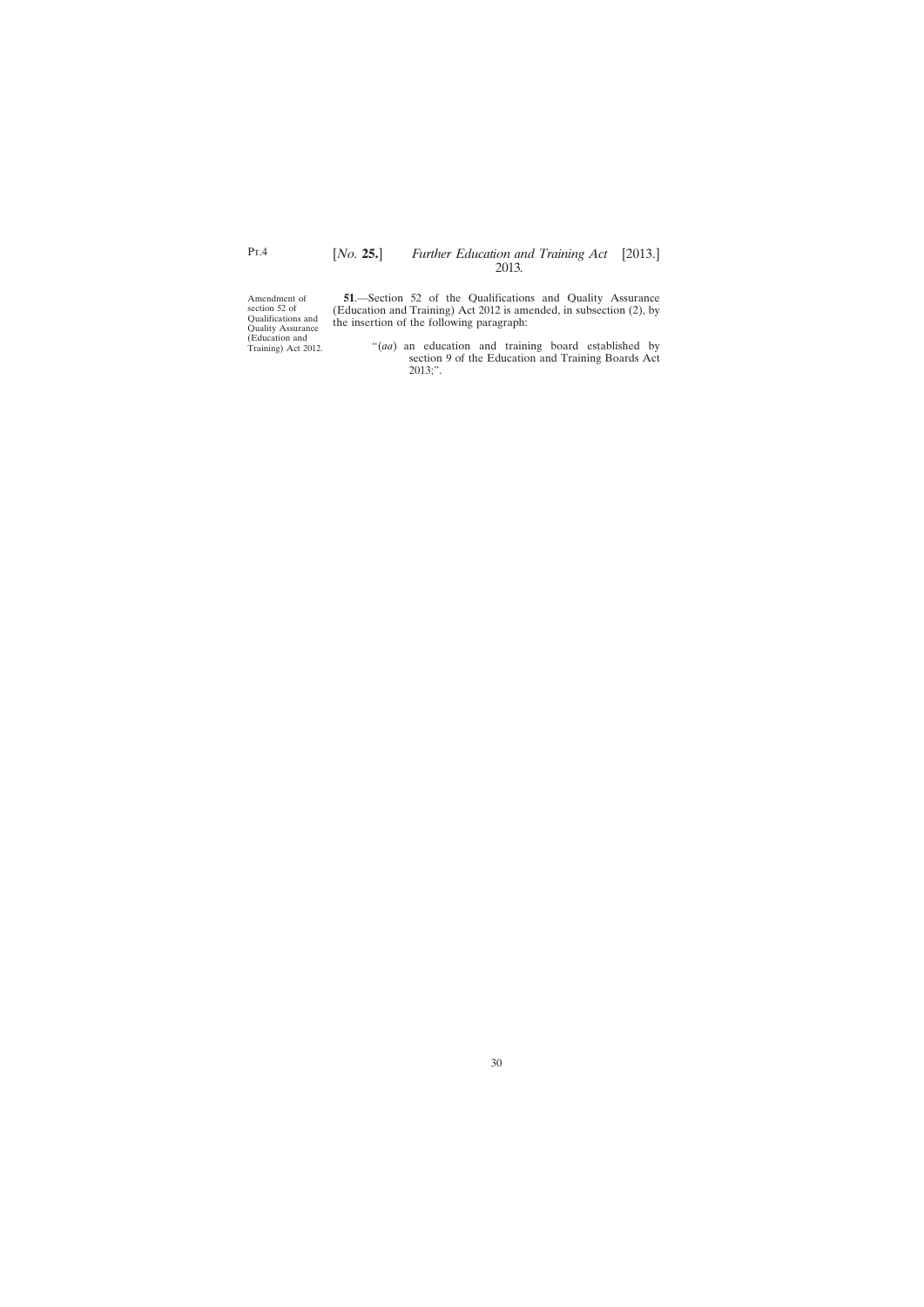# **SCHEDULE**

*Section 35.*

#### Redress for Contravention of *section 35*

<span id="page-30-0"></span>Complaints to rights commissioner.

1. (1) An employee or any trade union of which the employee is a member, with the consent of the employee, may present a complaint to a rights commissioner that the employee's employer has contravened *subsection (1)* of *section 35* in relation to the employee.

(2) Where a complaint under *subparagraph (1)* is made, the rights commissioner shall—

- (*a*) give the parties an opportunity to be heard by the commissioner and to present to the commissioner any evidence relevant to the complaint,
- (*b*) give a decision in writing in relation to the complaint, and
- (*c*) communicate the decision to the parties.

(3) A decision of a rights commissioner under *subparagraph (2)* shall do one or more of the following:

- (*a*) declare that the complaint was or, as the case may be, was not well founded;
- (*b*) require the employer to take a specified course of action;
- (*c*) require the employer to pay to the employee compensation of such amount (if any) as is just and equitable having regard to all the circumstances but not exceeding 2 years remuneration in respect of the employee's employment.

(4) A rights commissioner shall not entertain a complaint under this paragraph if it is presented to him after the expiration of the period of 6 months beginning on the date of the contravention to which the complaint relates.

(5) Notwithstanding *subparagraph (4)*, a rights commissioner may entertain a complaint under this paragraph presented to him after the expiration of the period referred to in *subparagraph (4)* (but not later than 12 months after such expiration) if he is satisfied that the failure to present the complaint within that period was due to reasonable cause.

(6) A complaint shall be presented by giving notice of it in writing to a rights commissioner and the notice shall contain such particulars and be in such form as may be specified from time to time by the Minister.

(7) A copy of a notice under *subparagraph (6)* shall be given to the other party concerned by the rights commissioner concerned.

(8) Proceedings under this paragraph before a rights commissioner shall be conducted otherwise than in public.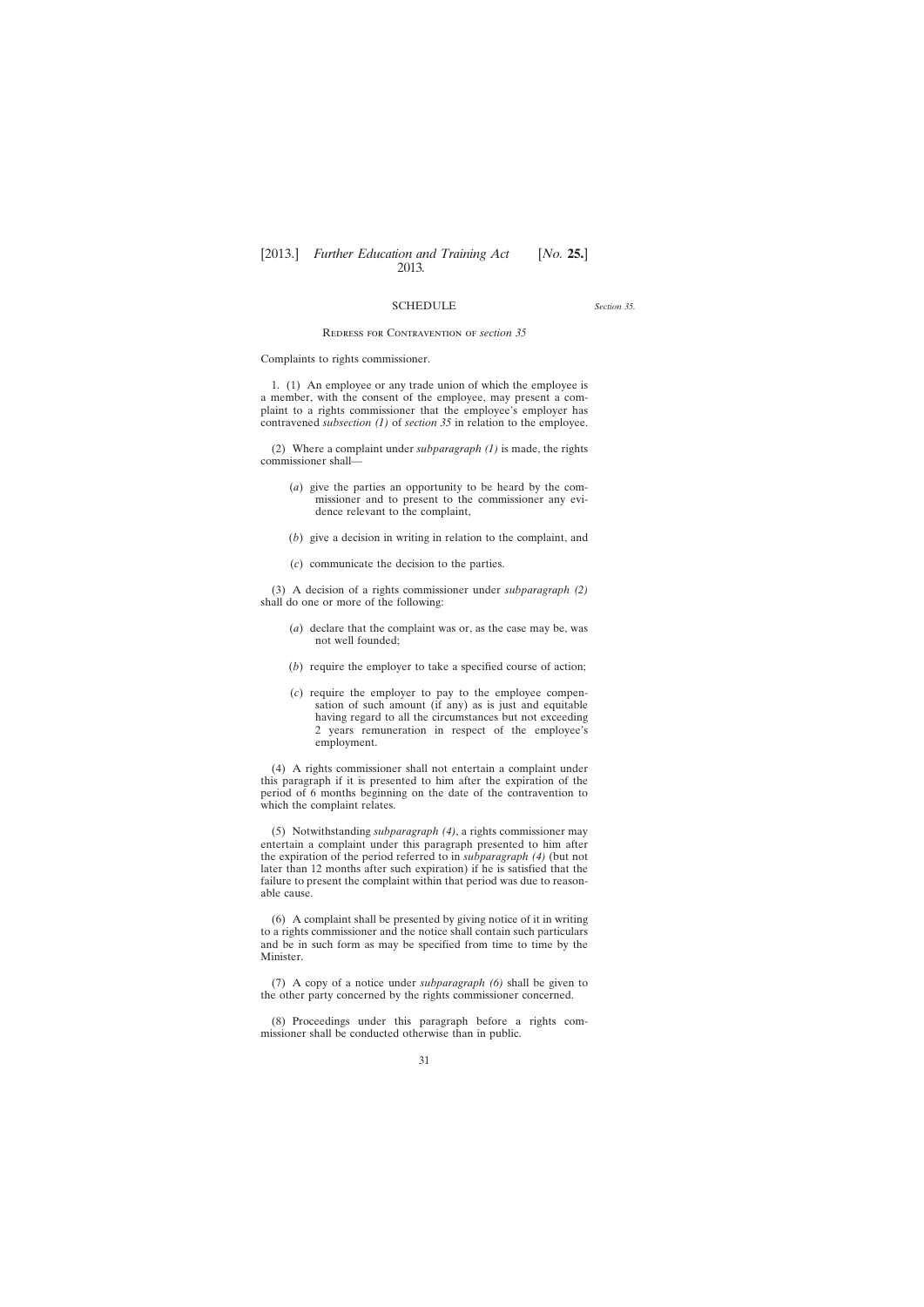(9) A rights commissioner shall furnish the Labour Court with a copy of each decision given by the commissioner under *subparagraph (2)*.

Appeal from decision of rights commissioner.

2. (1) A party concerned may appeal to the Labour Court from a decision of a rights commissioner under *paragraph 1* and, if the party does so, the Labour Court shall—

- (*a*) give the parties an opportunity to be heard by it and to present to it any evidence relevant to the appeal,
- (*b*) make a determination in writing in relation to the appeal affirming, varying or setting aside the decision, and
- (*c*) communicate the determination to the parties.

(2) An appeal under this paragraph shall be initiated by the party concerned, giving, within 6 weeks (or such greater period as the Labour Court may determine in the particular circumstances) from the date on which the decision to which it relates was communicated to the party, a notice in writing to the Labour Court containing such particulars as are determined by the Labour Court under *subparagraph (4)* and stating the intention of the party concerned to appeal against the decision.

(3) A copy of a notice under *subparagraph (2)* shall be given by the Labour Court to any other party concerned as soon as practicable after the receipt of the notice by the Labour Court.

(4) The following matters, and the procedures to be followed in relation to them, shall be determined by the Labour Court, namely:

- (*a*) the procedure in relation to all matters concerning the initiation and the hearing by the Labour Court of appeals under this paragraph;
- (*b*) the times and places of hearings of such appeals;
- (*c*) the representation of the parties to such appeals;
- (*d*) the publication and notification of determinations of the Labour Court;
- (*e*) the particulars to be contained in a notice under *subparagraph (2)*; and
- (*f*) any matters consequential on, or incidental to, the foregoing matters.

(5) The Minister may, at the request of the Labour Court, refer a question of law arising in proceedings before it under this paragraph to the High Court for its determination and the determination of the High Court shall be final and conclusive.

(6) A party to proceedings before the Labour Court under this paragraph may appeal to the High Court from a determination of the Labour Court on a point of law and the determination of the High Court shall be final and conclusive.

S<sub>CH</sub>.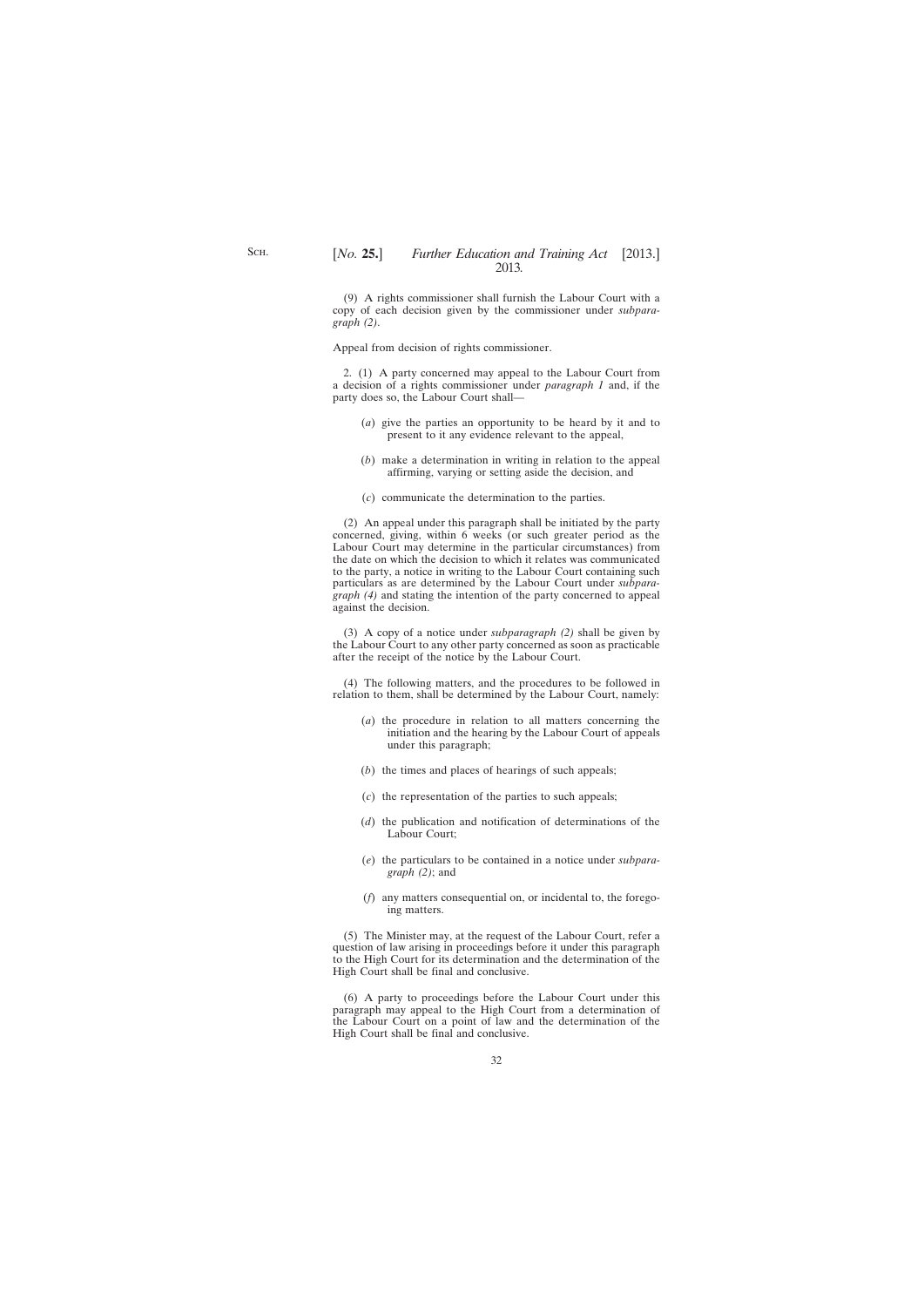(7) Section 39(17) of the Redundancy Payments Act 1967 shall apply in relation to proceedings before the Labour Court under this Part as it applies to matters referred to the Employment Appeals Tribunal under that section with—

- (*a*) the substitution in that provision of references to the Labour Court for references to the Tribunal, and
- (*b*) the deletion in paragraph (*d*) of that provision of "registered".

#### *Paragraphs 1* and *2*: supplemental provisions.

3. (1) Where a decision of a rights commissioner in relation to a complaint under this Schedule has not been carried out by the employer concerned in accordance with its terms, the time for bringing an appeal against the decision has expired and no such appeal has been brought, the employee concerned may bring the complaint before the Labour Court and the Labour Court shall, without hearing the employer concerned or any evidence (other than in relation to the matters aforesaid), make a determination to the like effect as the decision.

(2) The bringing of a complaint before the Labour Court under  $subparagraph$  ( $\overline{I}$ ) shall be effected by giving to the Labour Court a written notice containing such particulars (if any) as may be determined by the Labour Court.

(3) The Labour Court shall publish, in a manner it considers appropriate, particulars of any determination made by it under *subparagraph*  $(4)(a)$ ,  $(b)$ ,  $(c)$ ,  $(e)$  and  $(f)$  of *paragraph* 2 (not being a determination as respects a particular appeal under that paragraph) and *subparagraph (2)*.

#### Enforcement of determinations of Labour Court.

4. (1) If an employer fails to carry out in accordance with its terms a determination of the Labour Court in relation to a complaint under *paragraph 1* within 6 weeks from the date on which the determination is communicated to the parties, the Circuit Court shall, on application to it in that behalf by—

- (*a*) the employee concerned, or
- (*b*) with the consent of the employee, any trade union of which the employee is a member,

without hearing the employer or any evidence (other than in relation to the matters aforesaid), make an order directing the employer to carry out the determination in accordance with its terms.

(2) The reference in *subparagraph (1)* to a determination of the Labour Court is a reference to a determination in relation to which, at the expiration of the time for bringing an appeal against it, no such appeal has been brought or, if such an appeal has been brought, it has been abandoned and the references to the date on which the determination is communicated to the parties shall, in a case where such an appeal is abandoned, be construed as references to the date of such abandonment.

(3) In an order under this paragraph providing for the payment of compensation, the Circuit Court may, if in all the circumstances it